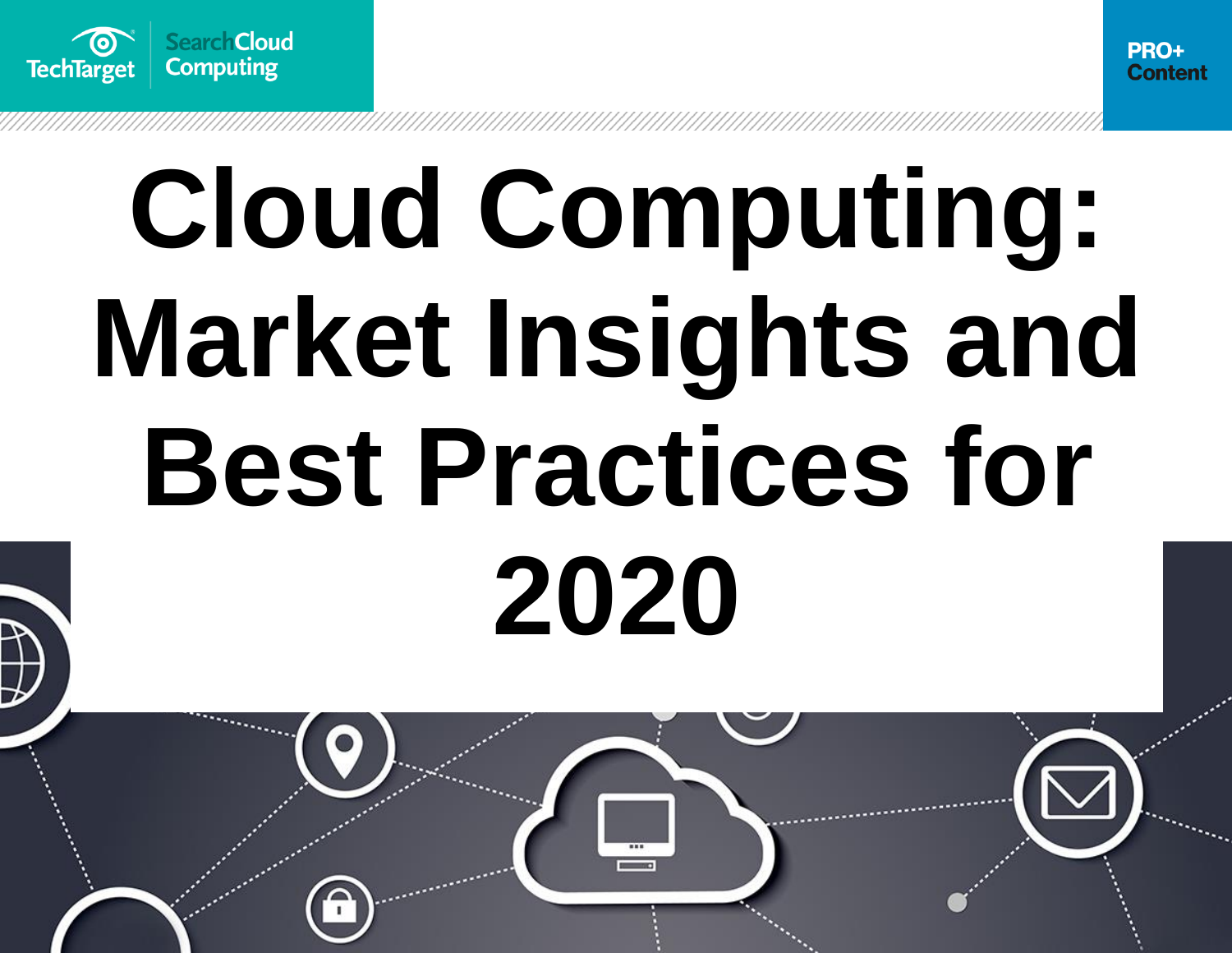



- [7 key characteristics of cloud](#page-2-0)  [computing](#page-2-0)
- What you need to know [about Google Cloud Anthos](#page-6-0)
- [Key considerations for](#page-11-0)  [refactoring applications for](#page-11-0)  [the cloud](#page-11-0)
- 5 open source cloud [monitoring tools to evaluate](#page-16-0)  [in 2019](#page-16-0)
- [Compare tools for multi-cloud](#page-20-0)  [Kubernetes management](#page-20-0)

# **In this e-guide:**

Cloud computing is only becoming a larger and larger umbrella term that encapsulates platforms, software, infrastructures, containers, and many, many other technologies – so, keeping up with the market can be critical for your business.

To reflect the ever-growing market, this guide spans various cloud topics, including open source monitoring tools, refactoring strategies, tools for Kubernetes, assessments of various cloud platforms, and more. Read on to learn the best practices for cloud computing, and important trends you'll need to be aware of in 2020.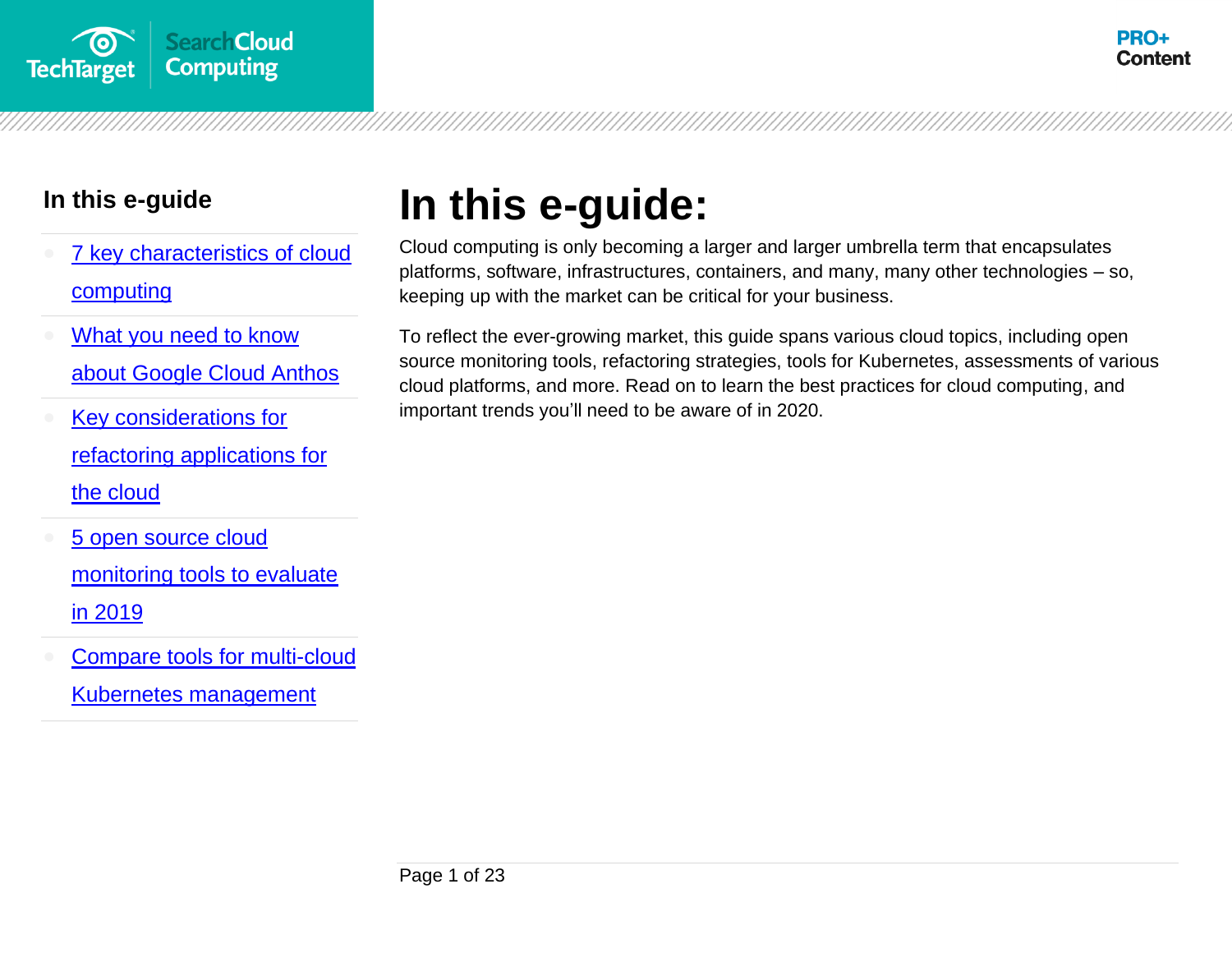



- [7 key characteristics of cloud](#page-2-0)  [computing](#page-2-0)
- What you need to know [about Google Cloud Anthos](#page-6-0)
- [Key considerations for](#page-11-0)  [refactoring applications for](#page-11-0)  [the cloud](#page-11-0)
- [5 open source cloud](#page-16-0)  [monitoring tools to evaluate](#page-16-0)  [in 2019](#page-16-0)
- [Compare tools for multi-cloud](#page-20-0)  [Kubernetes management](#page-20-0)

# <span id="page-2-0"></span>**7 key characteristics of cloud computing**

*Trevor Jones, Site Editor*

Cloud entails an ever-expanding list of tools and techniques, but the key characteristics of cloud computing have always remained the same.

AWS was the first to popularize cloud computing as an alternative to on-premises infrastructure when it began selling compute and storage instances in 2006. Google and Microsoft followed soon after. Today, cloud computing extends from IaaS to SaaS and everything in between, including AI, containers, serverless, databases, IoT, dedicated networking, analytics, business apps and much more.

Each subset has its own benefits and challenges, but there are several core features that underpin all of them. Explore these 7 key characteristics of cloud computing that help explain why it's the go-to destination for building and deploying modern applications.

#### 1. **On-demand computing**

AWS, Microsoft Azure, Google Cloud and other public cloud platforms make resources available to users at the click of a button or API call. These vendors have massive amounts of compute and storage assets at the ready, inside data centers all over the world. This represents a radical departure for IT teams accustomed to an on-premises procurement process that can take months to complete.

#### 2. **Self-service provisioning**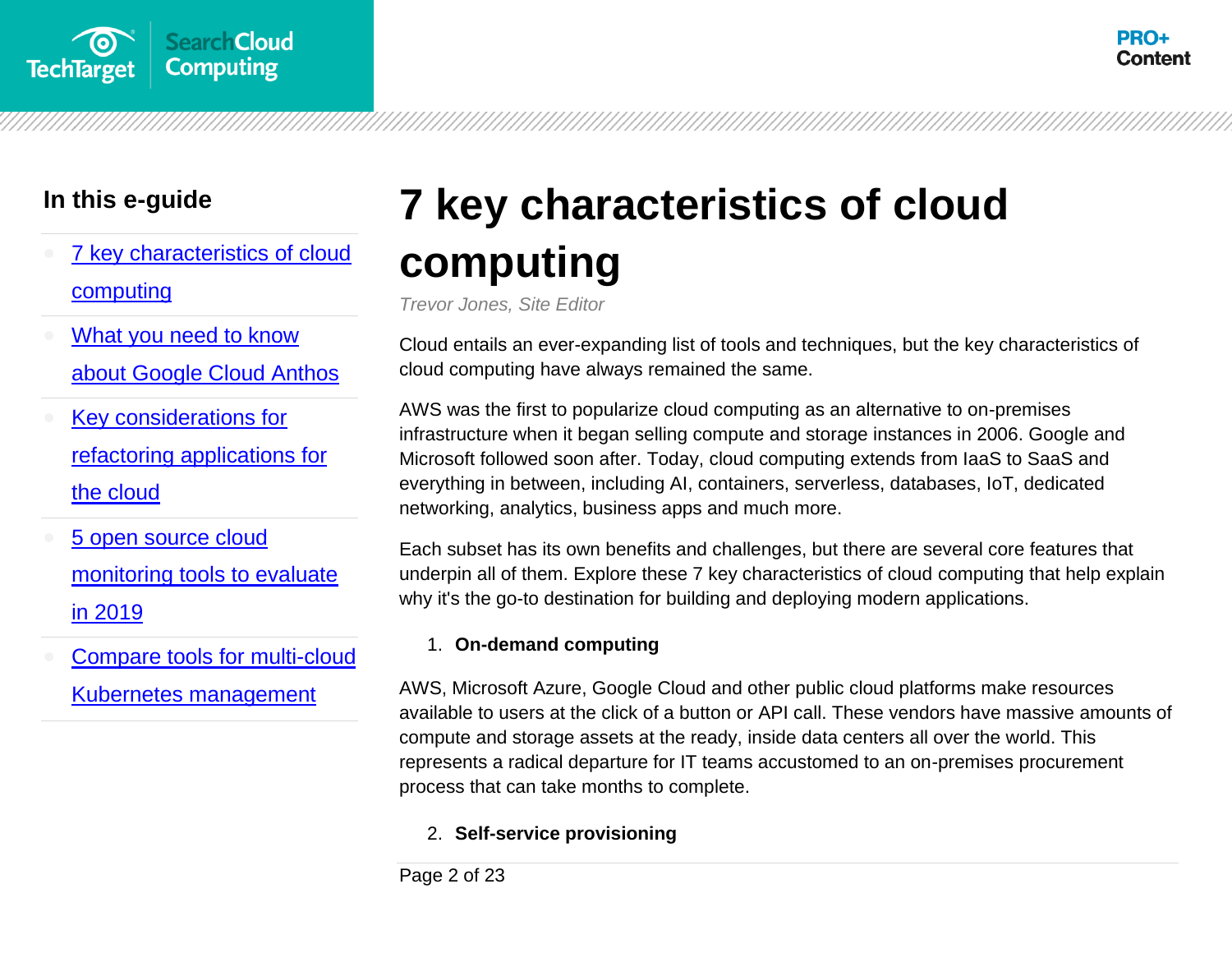- 7 key characteristics of cloud [computing](#page-2-0)
- What you need to know [about Google Cloud Anthos](#page-6-0)
- [Key considerations for](#page-11-0)  [refactoring applications for](#page-11-0)  [the cloud](#page-11-0)
- [5 open source cloud](#page-16-0)  [monitoring tools to evaluate](#page-16-0)  [in 2019](#page-16-0)
- [Compare tools for multi-cloud](#page-20-0)  [Kubernetes management](#page-20-0)

This characteristic of cloud computing goes hand in hand with on-demand computing. Instead of waiting for new servers to be delivered to a private data center, developers can select the resources and tools they need – typically through a cloud provider's self-service portal -- and build right away. An admin sets policies to limit what IT and development teams can run, but within those guardrails, they have the freedom to build, test and deploy apps as they see fit.

#### 3. **Resource pooling**

Public cloud providers rely on multi-tenant architectures to accommodate more users at the same time. Customers' workloads are abstracted from the hardware and underlying software, which serve multiple users on the same host. Cloud providers increasingly rely on custom hardware and abstraction layers to improve security and speed users' access to resources.

#### 4. **Scalability**

Resource pooling enables scalability for cloud providers and users because compute, storage and networking assets can be added or removed as needed. This helps enterprise IT teams optimize their cloud-hosted workloads and avoid end-user bottlenecks. Clouds can scale vertically or horizontally, and providers offer automation software to handle dynamic scaling for users.

Traditional, on-premises architectures can't scale as easily. Typically, enterprises have to plan for peak capacity and have those extra resources sit idle during lulls in activity, which can rack up costs.

#### 5. **Pay-per-use pricing**

This cloud computing characteristic shifts IT spending from Capex to Opex, as providers offer per-second billing. Though this can generally be seen as a positive, IT teams need to be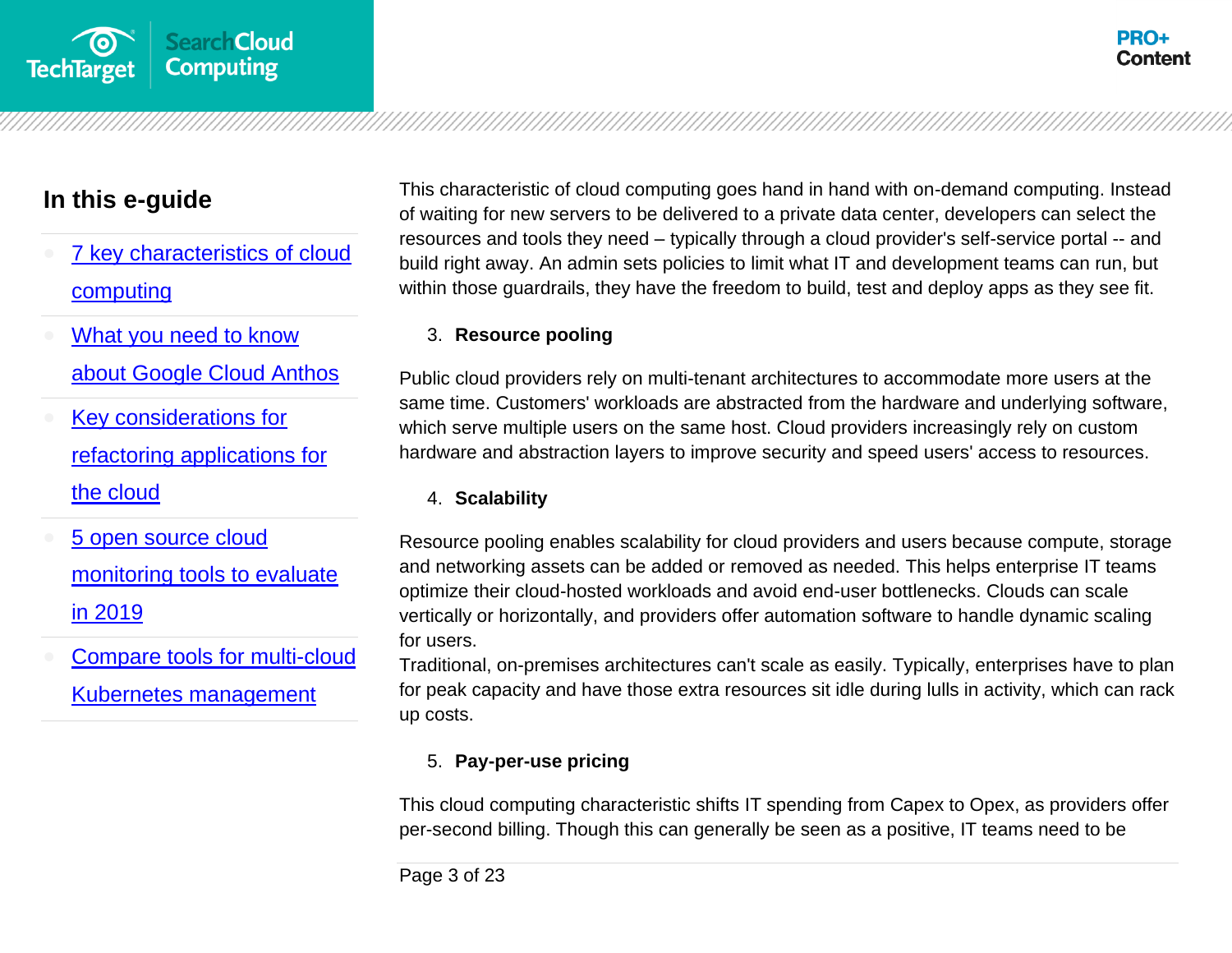

- [7 key characteristics of cloud](#page-2-0)  [computing](#page-2-0)
- What you need to know [about Google Cloud Anthos](#page-6-0)
- [Key considerations for](#page-11-0)  [refactoring applications for](#page-11-0)  [the cloud](#page-11-0)
- [5 open source cloud](#page-16-0)  [monitoring tools to evaluate](#page-16-0)  [in 2019](#page-16-0)
- [Compare tools for multi-cloud](#page-20-0)  [Kubernetes management](#page-20-0)

careful since their resource needs likely aren't static. VMs should be right-sized, turned off while not in use, or scaled down as conditions dictate. Otherwise, organizations waste money and can end up with sticker shock when they receive their monthly bill. This pricing model was once the only way to pay for cloud, but vendors have since added various pricing plans that often provide cheaper costs in exchange for longer-term commitments.

#### 6. **Resiliency**

Cloud providers use a number of techniques to guard against downtime, such as minimizing regional dependencies to avoid single points of failure. Users can also extend their workloads across availability zones, which have redundant networks connecting multiple data centers in relatively close proximity. Some higher-level services automatically distribute workloads across availability zones.

Of course, these systems aren't foolproof. Outages occur and enterprises must have contingency plans in place. For some, that means extending workloads across isolated regions or even different platforms, though that can come with a hefty price tag and increased complexity.

#### 7. **Security**

To date, there have been no known breaches of the underlying resources of the major cloud platforms. And while many enterprises balked at migrating workloads because of security fears, those concerns have largely subsided, partly due to the benefits of the above characteristics of cloud computing. Cloud vendors employ some of the best security experts in the world and are generally better equipped to handle threats than most corporate IT teams. In fact, some of the biggest financial firms in the world say the cloud is a security asset.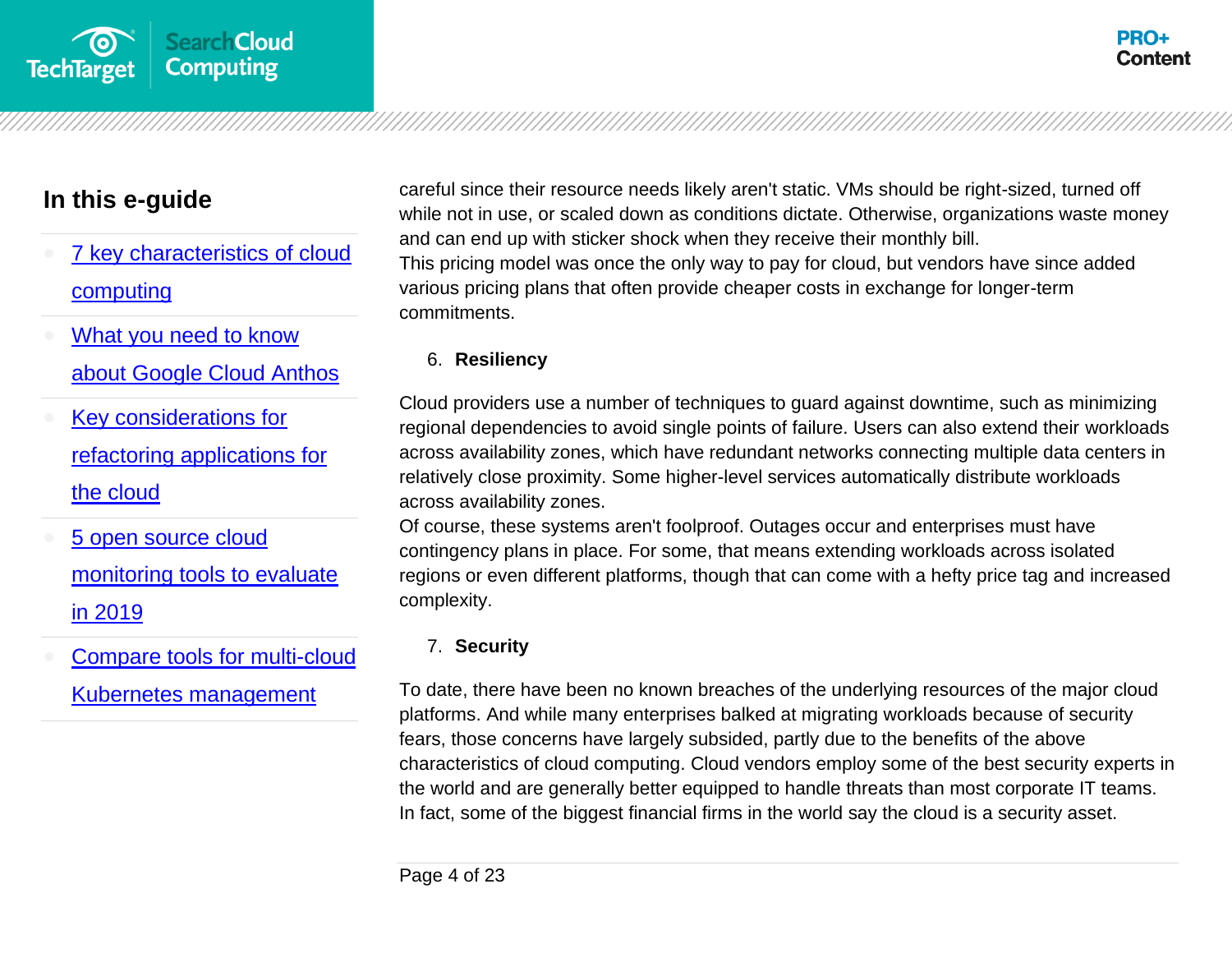



- [7 key characteristics of cloud](#page-2-0)  [computing](#page-2-0)
- What you need to know [about Google Cloud Anthos](#page-6-0)
- [Key considerations for](#page-11-0)  [refactoring applications for](#page-11-0)  [the cloud](#page-11-0)
- 5 open source cloud [monitoring tools to evaluate](#page-16-0)  [in 2019](#page-16-0)
- [Compare tools for multi-cloud](#page-20-0)  [Kubernetes management](#page-20-0)

However, this doesn't absolve users of their duties. Public cloud providers follow the sharedresponsibility model -- they tend to the security of the platform and the users handle their own apps that sit on top. Failure to fully grasp those delineations has led to some embarrassing, high-profile exposures of sensitive corporate data.

### **Next Article**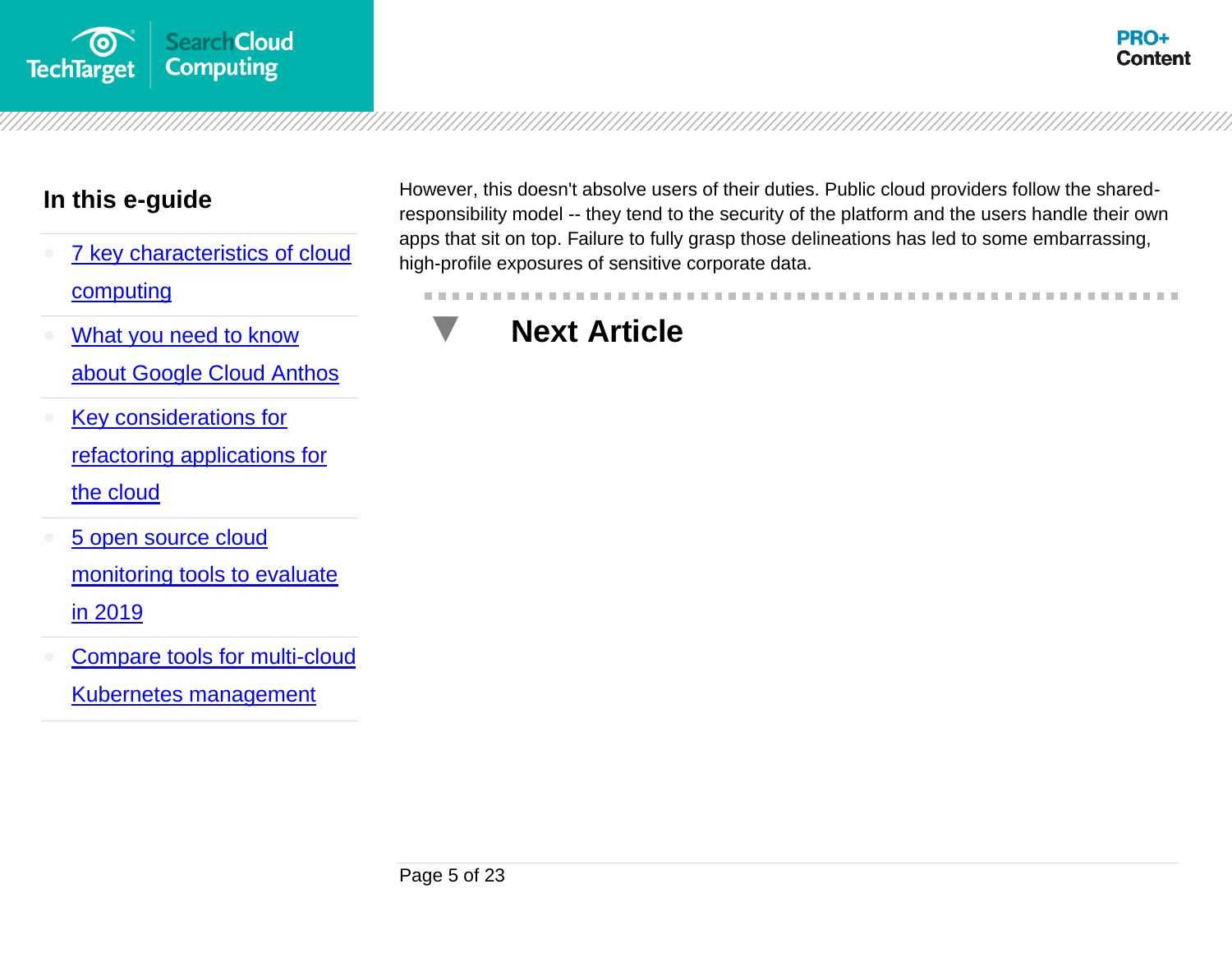



- [7 key characteristics of cloud](#page-2-0)  [computing](#page-2-0)
- What you need to know [about Google Cloud Anthos](#page-6-0)
- [Key considerations for](#page-11-0)  [refactoring applications for](#page-11-0)  [the cloud](#page-11-0)
- [5 open source cloud](#page-16-0)  [monitoring tools to evaluate](#page-16-0)  [in 2019](#page-16-0)
- [Compare tools for multi-cloud](#page-20-0)  [Kubernetes management](#page-20-0)

# <span id="page-6-0"></span>**What you need to know about Google Cloud Anthos**

*Kurt Marko, Consultant*

Not all enterprises want to abandon their existing infrastructure or are comfortable running all of their applications on shared services. To address these concerns, top public cloud providers have hybrid offerings that extend their services on premises.

A key challenge for providers is adapting cloud services to host legacy systems that were designed when each application had its own server. Typically, this has been addressed through virtualization, but the strategy of treating the cloud as a big VM server farm sacrifices benefits of a cloud infrastructure, like efficiency, scalability and adaptability.

Google Cloud Anthos does not force organizations to make an all-or-nothing decision on shared services. Instead, it gives customers the option to use cloud technology -- namely, containers and Kubernetes clusters -- on existing internal hardware. With a consistent design and set of services for both on-premises and in-cloud deployments, Anthos gives organizations the freedom to choose where to deploy particular applications and migrate workloads between environments.

Google Cloud Anthos enables enterprises to use container clusters, instead of cloud VMs, to bridge the gap between legacy software and cloud hardware.

### **Anthos 101**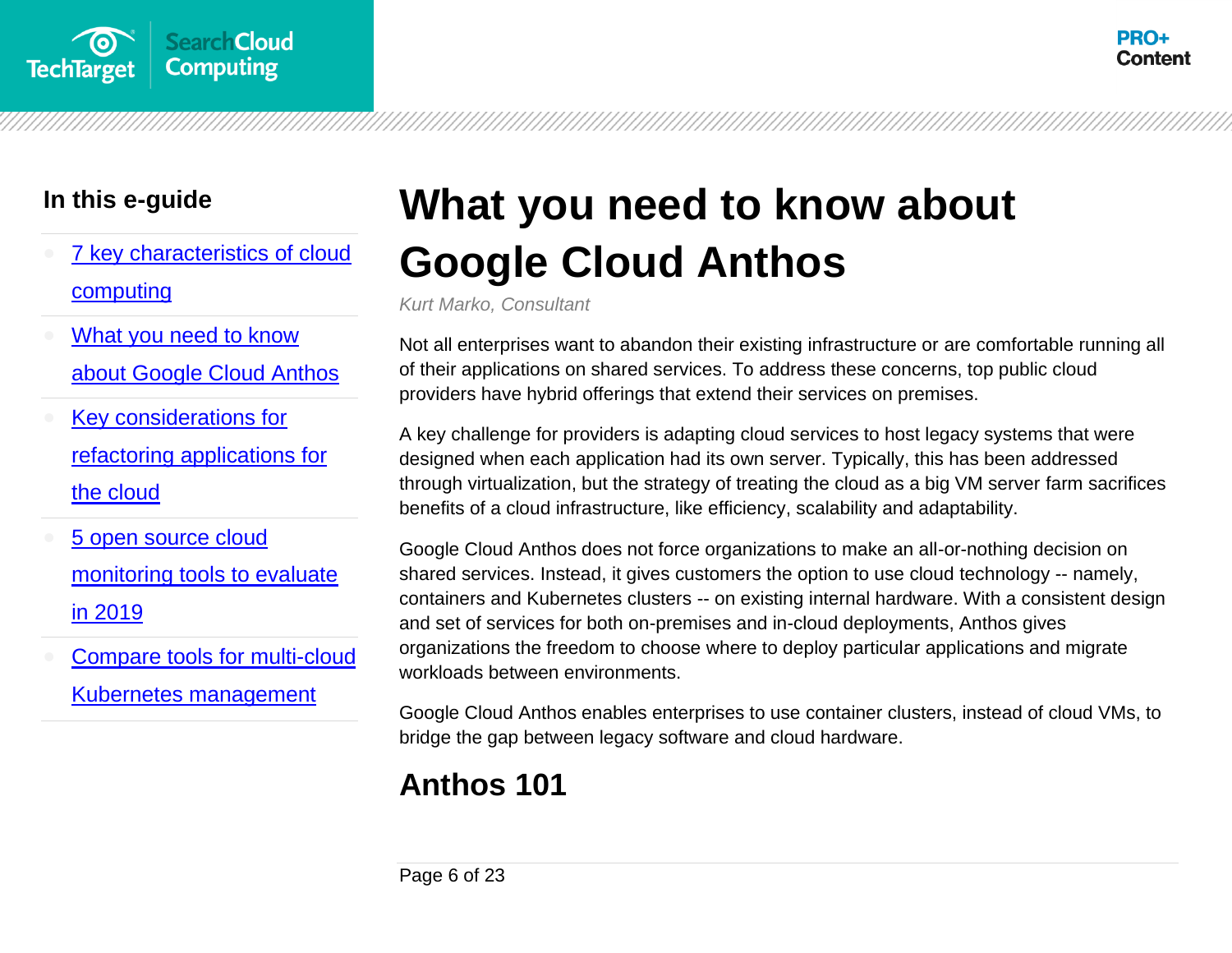



- [7 key characteristics of cloud](#page-2-0)  [computing](#page-2-0)
- What you need to know [about Google Cloud Anthos](#page-6-0)
- [Key considerations for](#page-11-0)  [refactoring applications for](#page-11-0)  [the cloud](#page-11-0)
- [5 open source cloud](#page-16-0)  [monitoring tools to evaluate](#page-16-0)  [in 2019](#page-16-0)
- [Compare tools for multi-cloud](#page-20-0)  [Kubernetes management](#page-20-0)

Google Cloud Anthos, previously known as Google Cloud Services Platform, is a cloudagnostic container environment. It uses Kubernetes for workload orchestration and Istio for app and microservices traffic management, as well as routing.

Anthos is purely a software product that can run on existing hardware. Google has partnered with hardware providers, such as Cisco, Dell EMC, Hewlett Packard Enterprise, NetApp and Robin.io, to deliver prepackaged Anthos systems, including on hyper-converged appliances. However, it can run on any servers capable of hosting Kubernetes clusters.

Anthos aims to solve the problem of containerizing legacy applications by including migration software that transforms VM images into containers before deploying them onto Anthos. Lastly, the service is rounded out by a host of monitoring, security, authorization and application management tools.

### **Core components, features and pricing**

The foundation of Anthos is a container cluster managed by Google Kubernetes Engine (GKE). To accommodate hybrid environments, Anthos supports both the GKE managed container service and a GKE On-Prem environment that bundles the same set of management and security features.

Atop the Kubernetes base, Anthos adds the following core components: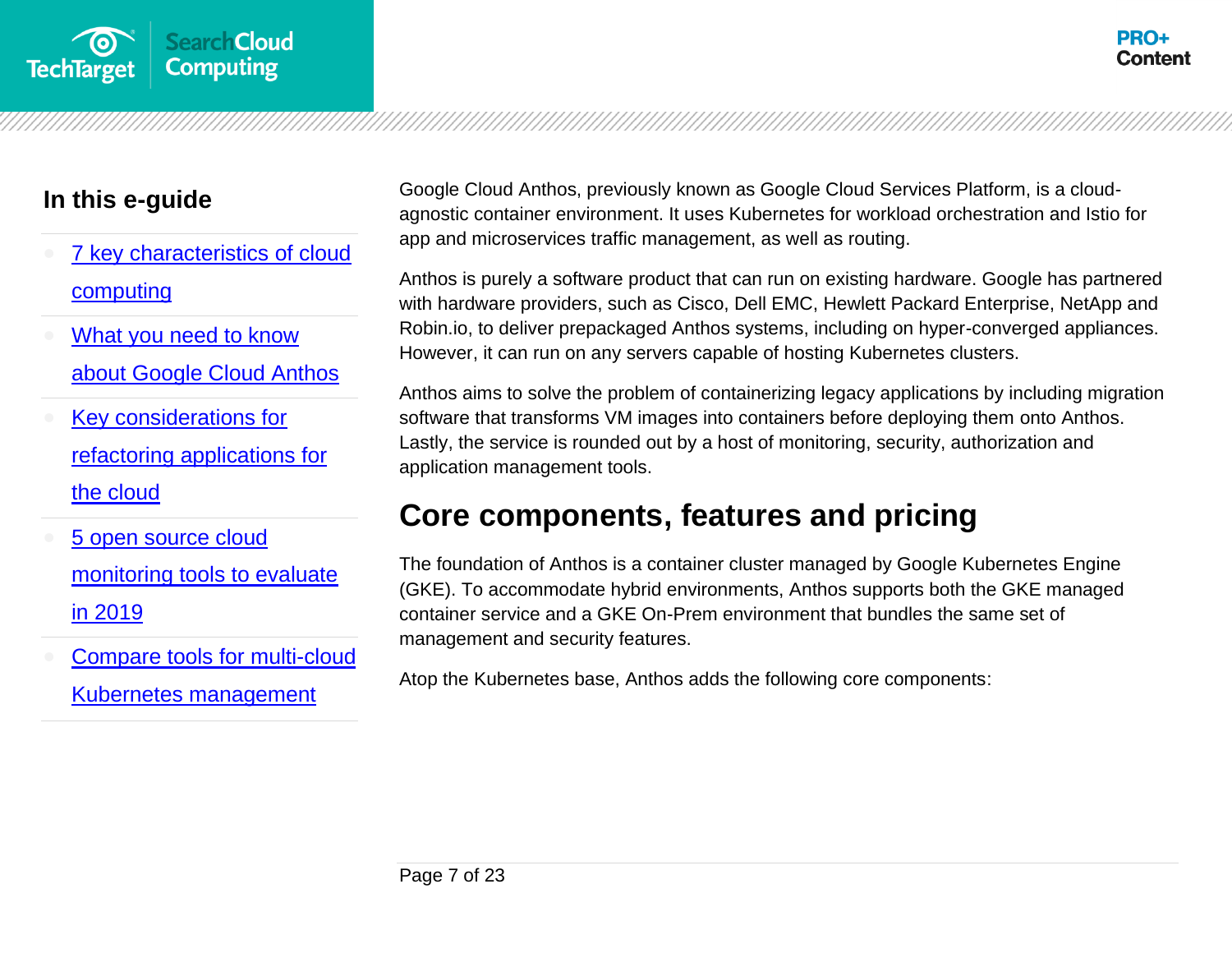- 7 key characteristics of cloud [computing](#page-2-0)
- What you need to know [about Google Cloud Anthos](#page-6-0)
- [Key considerations for](#page-11-0)  [refactoring applications for](#page-11-0)  [the cloud](#page-11-0)
- [5 open source cloud](#page-16-0)  [monitoring tools to evaluate](#page-16-0)  [in 2019](#page-16-0)
- [Compare tools for multi-cloud](#page-20-0)  [Kubernetes management](#page-20-0)

| <b>COMPONENT</b>         | <b>CLOUD</b>                                                              | <b>ON PREMISES</b>                            |
|--------------------------|---------------------------------------------------------------------------|-----------------------------------------------|
| Google Kubernetes Engine | <b>GKE</b>                                                                | GKE On-Prem (1.0)                             |
| Multicluster management  | Yes                                                                       | Yes                                           |
| Configuration management | Anthos Config Management (1.0)                                            | Anthos Config Management (1.0)                |
| Migration                | <b>Migrate for Anthos</b>                                                 | N/A                                           |
| Service mesh             | Istio on GKE, Traffic Director                                            | Istio OSS (1.1.7)                             |
| Logging and monitoring   | Stackdriver Logging, Stackdriver<br>Monitoring, Alerting with Stackdriver | Stackdriver for system components             |
| Marketplace              | Kubernetes applications<br>in GCP Marketplace                             | Kubernetes applications<br>in GCP Marketplace |
|                          |                                                                           | -15<br>$-10-10$                               |

**Primary components of Google Anthos** 

Take a closer look at the seven main components of Google Cloud Anthos.

- 1. **Anthos Config Management:** This component provides the tools required to set up and administer multiple Kubernetes clusters, while maintaining a consistent set of network and security policies across environments. It manages clusters via configurations that are stored in repositories such as GitHub or Google Cloud Source Repositories.
- 2. **Istio on GKE:** This service mesh securely connects clients to containerized services and applications while managing traffic flows between microservices. It also enforces security and usage policies.
- 3. **Traffic Director:** This traffic control plane for service meshes adds multi-region load balancing, health checking, demand-based autoscaling and more. It uses standard APIs that enable it to work with sidecar proxies, like Envoy.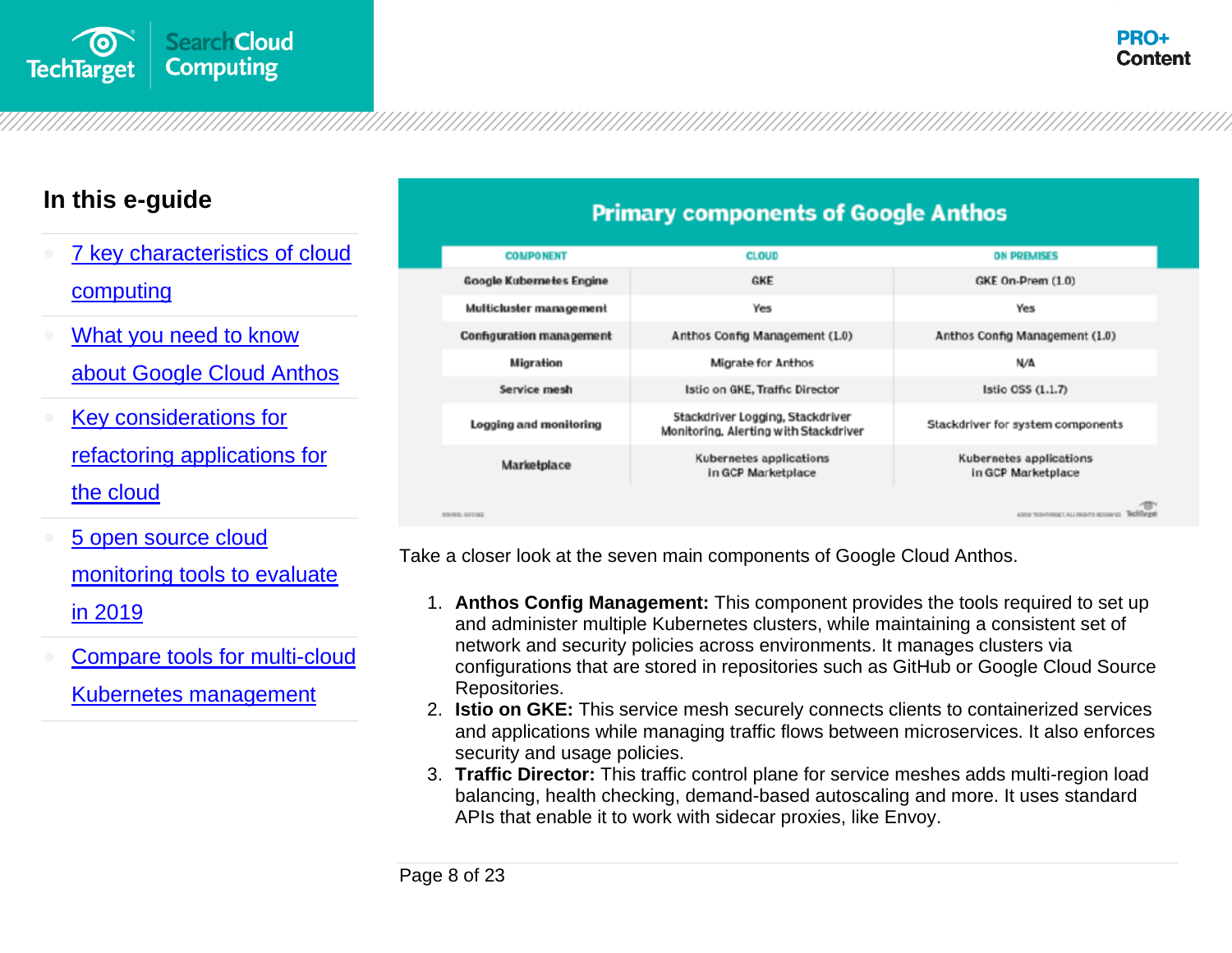



- 7 key characteristics of cloud [computing](#page-2-0)
- What you need to know [about Google Cloud Anthos](#page-6-0)
- [Key considerations for](#page-11-0)  [refactoring applications for](#page-11-0)  [the cloud](#page-11-0)
- [5 open source cloud](#page-16-0)  [monitoring tools to evaluate](#page-16-0)  [in 2019](#page-16-0)
- [Compare tools for multi-cloud](#page-20-0)  [Kubernetes management](#page-20-0)
- 4. **Stackdriver:** Google Cloud Platform's (GCP) monitoring, management and debugging service provides a central repository for network, application and infrastructure telemetry. Google offers two support options: Legacy Stackdriver and Stackdriver Kubernetes Engine Monitoring.
- 5. **Migrate for Anthos:** This tool automates the process of migrating legacy virtualized workloads to GKE containers. It can also convert workloads from VMware vSphere, Amazon EC2 and Microsoft Azure VMs.
- 6. **Cloud Run:** This serverless platform can run event-driven workloads and deploy containers to a GKE cluster. It enables apps to invoke container-run functions without configuring servers, and it also automatically sizes compute resources according to workload demands.
- 7. **GCP Marketplace:** Anthos users can access prebuilt Kubernetes applications and development stacks on GCP Marketplace and automate container development processes using CodeBuild.

Additionally, Apigee -- GCP's API management service -- simplifies the process of exposing programming interfaces for services running on GKE.

### **Usage**

Google uses containers to deliver a consistent hybrid cloud environment, and enterprises can use Google Cloud Anthos' various components to manage and coordinate their on-prem and cloud workloads. However, we still don't know how the service works in practice since it's so new and there aren't independent case studies from enterprises using it in production.

Google has a lot experience with containers, including initially developing Kubernetes. If SAP HANA can run on a Kubernetes cluster, an enterprise app that can be virtualized should work with Anthos.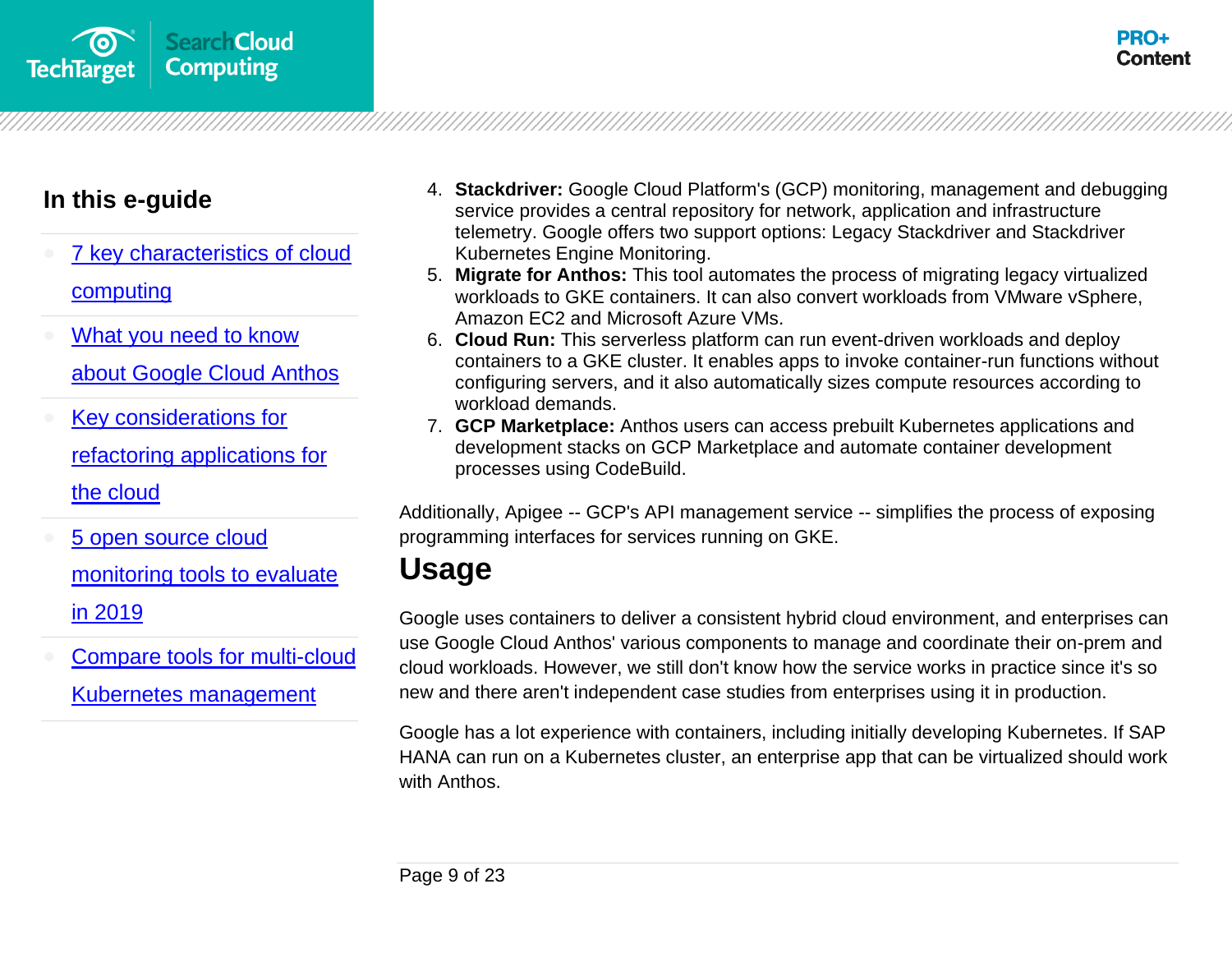



- [7 key characteristics of cloud](#page-2-0)  [computing](#page-2-0)
- What you need to know [about Google Cloud Anthos](#page-6-0)
- [Key considerations for](#page-11-0)  [refactoring applications for](#page-11-0)  [the cloud](#page-11-0)
- [5 open source cloud](#page-16-0)  [monitoring tools to evaluate](#page-16-0)  [in 2019](#page-16-0)
- [Compare tools for multi-cloud](#page-20-0)  [Kubernetes management](#page-20-0)

Organizations aggressively pursuing cloud-native applications with containers and microservices will find a lot to like with Anthos since it is built atop a strong container-as-aservice platform and provides a smooth migration path for legacy applications.

### **Competition**

Google's hybrid strategy is decidedly different than that of AWS or Microsoft, which continue to use virtualization to maintain consistency between environments rather than containers.

For example, AWS partnered with VMware to provide an enterprise virtualization platform on AWS infrastructure. Organizations that have standardized on VMware and want to preserve that investment as long as possible will find VMware Cloud on AWS the best fit. AWS also has Outposts, which packages infrastructure and services inside private data centers and operates like Amazon's public cloud.

Similar to Outposts, Microsoft has developed a subset of Azure capable of running on premises via Azure Stack. Microsoft shops will likely find Azure and Azure Stack the most natural path to hybrid.

### **Next Article**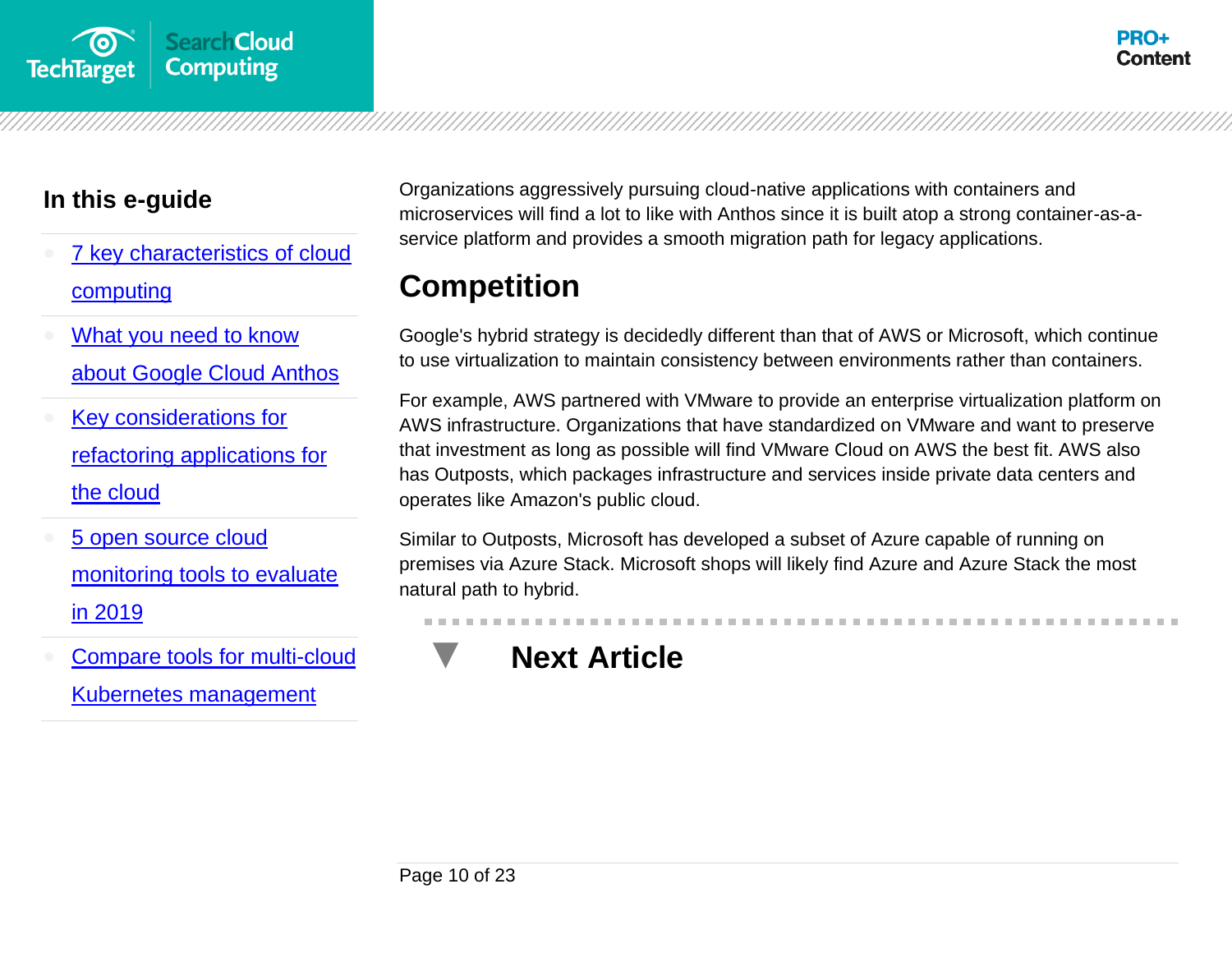

- 7 key characteristics of cloud [computing](#page-2-0)
- What you need to know [about Google Cloud Anthos](#page-6-0)
- [Key considerations for](#page-11-0)  [refactoring applications for](#page-11-0)  [the cloud](#page-11-0)
- [5 open source cloud](#page-16-0)  [monitoring tools to evaluate](#page-16-0)  [in 2019](#page-16-0)
- [Compare tools for multi-cloud](#page-20-0)  [Kubernetes management](#page-20-0)

# <span id="page-11-0"></span>**Key considerations for refactoring applications for the cloud**

*David Linthicum, Chief Cloud Strategy Officer*

Organizations lift and shift their workloads to the cloud because it's cheaper and quicker than other migration techniques, but that doesn't mean it's always the best fit.

IT teams often face budget and time constraints, so they believe they have little choice. In addition, they may feel rushed to get applications up and running by cloud providers eager to bill these new workloads. But there are significant disadvantages to a lift-and-shift approach when compared to application refactoring, also known as *rearchitecting*.

It may be cheaper upfront to simply rehost your application and its data as is on the public cloud, but this approach could ultimately cost more than it would to run a cloud-native app instead. There may also be performance issues caused by changes in the software architecture, missed software bugs and an inability to properly utilize cloud vendors' native services for monitoring, security and governance.

It's often best to refactor an application as part of a migration, but sometimes, organizations do so retroactively. This can happen when performance fails to meet expectations after a lift and shift, and tuning doesn't solve the problem. A migrated application may also benefit from refactoring when bills are unexpectedly high due to application or database inefficiencies or when security vulnerabilities arise because the application can't integrate with native security systems, such as identity and access management tools.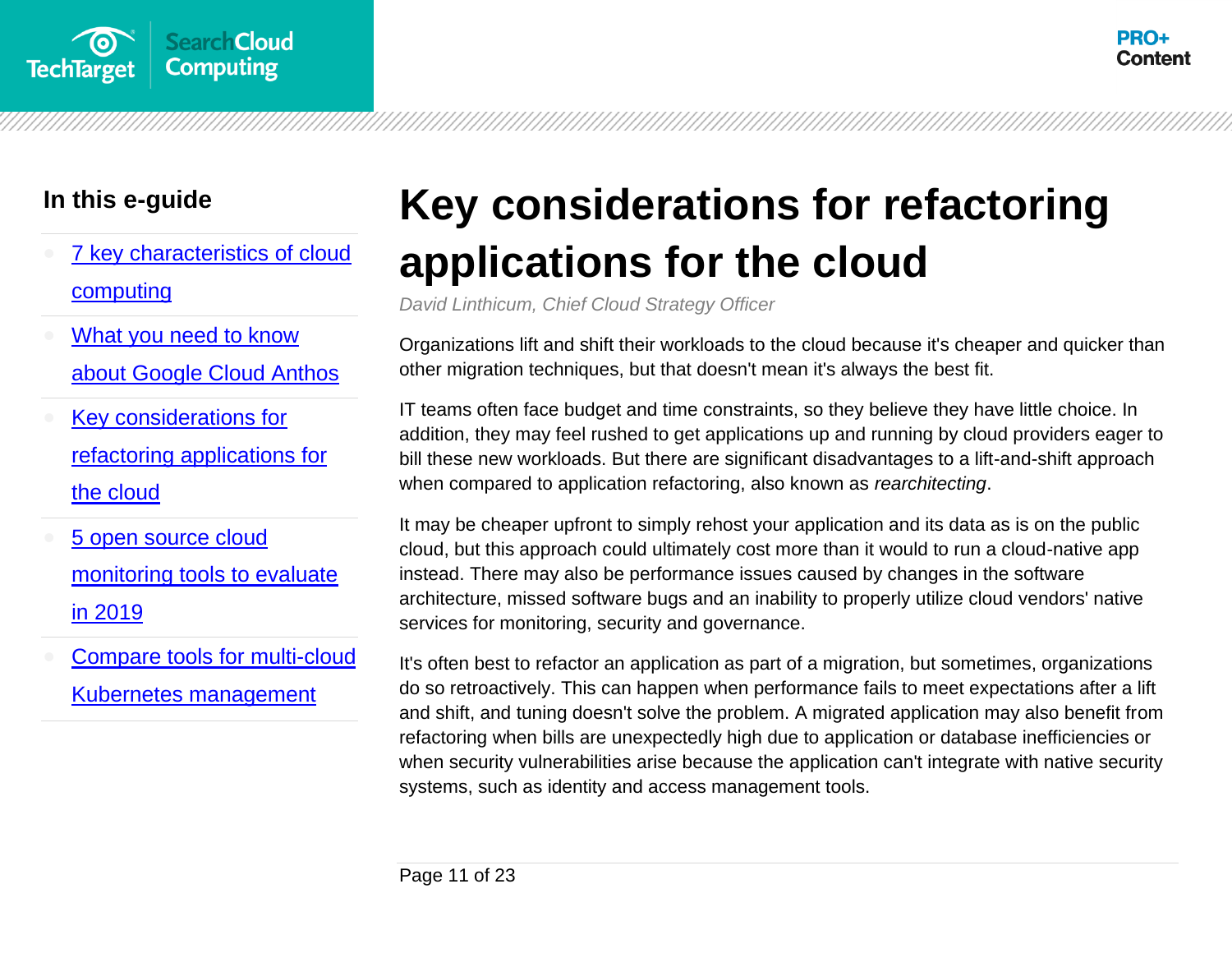

- [7 key characteristics of cloud](#page-2-0)  [computing](#page-2-0)
- What you need to know [about Google Cloud Anthos](#page-6-0)
- [Key considerations for](#page-11-0)  [refactoring applications for](#page-11-0)  [the cloud](#page-11-0)
- 5 open source cloud [monitoring tools to evaluate](#page-16-0)  [in 2019](#page-16-0)
- [Compare tools for multi-cloud](#page-20-0)  [Kubernetes management](#page-20-0)

### **Compare two application** migration models

| <b>Lift and shift (Rehost)</b><br>The application moves from<br>on premises to cloud "as is"                          | <b>Rearchitect (Refactor)</b><br>The application undergoes<br>architectural and/or code changes<br>before it moves to cloud |
|-----------------------------------------------------------------------------------------------------------------------|-----------------------------------------------------------------------------------------------------------------------------|
| <b>Requires little upfront effort</b><br>in migration process<br><b>Example 3 Fast to migrate and deploy</b>          | App takes full advantage of<br>cloud-native features and benefits<br>App cost-effectively runs in cloud                     |
| App is unable to take full<br>advantage of cloud-native<br>features and benefits<br>App can cost more to run in cloud | Incurs more upfront costs in<br>migration process, and is<br>often time-consuming and<br>resource-intensive                 |

SET. ALL RIGHTS RESERVED TechTarget

### **When and how do you retro-refactor?**

Organizations must consider several factors before they decide to refactor their apps -- the most important of which is cost. If you can't make your money back from refactoring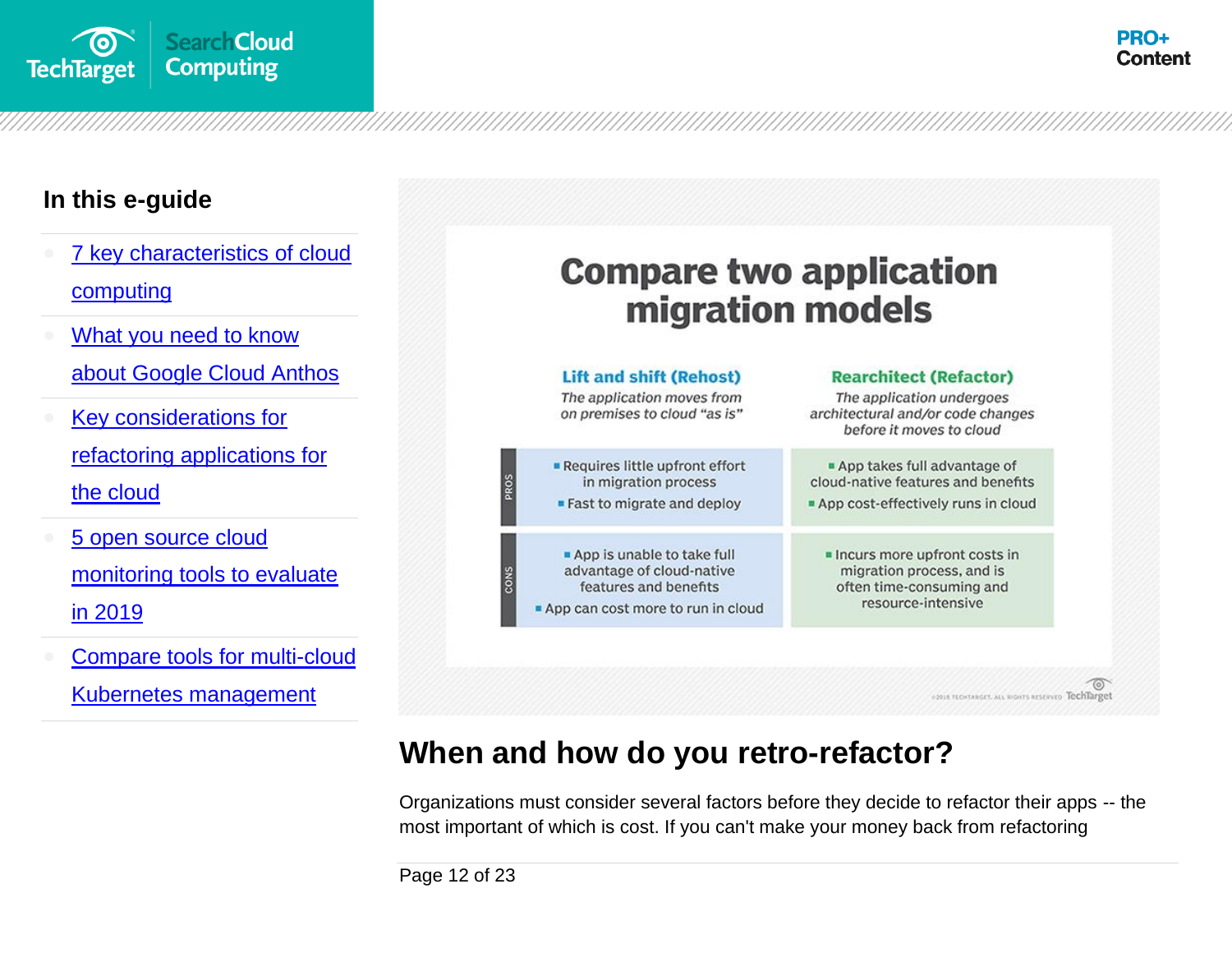



- [7 key characteristics of cloud](#page-2-0)  [computing](#page-2-0)
- What you need to know [about Google Cloud Anthos](#page-6-0)
- [Key considerations for](#page-11-0)  [refactoring applications for](#page-11-0)  [the cloud](#page-11-0)
- [5 open source cloud](#page-16-0)  [monitoring tools to evaluate](#page-16-0)  [in 2019](#page-16-0)
- [Compare tools for multi-cloud](#page-20-0)  [Kubernetes management](#page-20-0)

applications, then it should not be attempted. Consider the previously mentioned signs around cost, performance and security when you analyze the return on your investment.

Also, it's not like refactoring in-flight, during the cloud migration. You have an application that's in production currently, and you have to disrupt that production on the cloud, somewhat, when it's refactored. As a result, you disrupt the user twice.

There's also a great variety of refactoring tools to choose from, and an application's needs will vary depending on what programming languages and databases that app relies on. Generally speaking, however, categories of tools include anything that assists in designing and developing microservices that utilize cloud-native APIs. Moreover, container development and Kubernetes deployment and operations are also a common way to refactor.

Organizations also have several ways to refactor their applications for the cloud.

A **complete refactor** is when more than 50% of the code is changed and the database is updated to utilize as many cloud-native features as required by the application. This strategy can improve performance, operations costs and IT teams' ability to meet the needs of the business. However, the process could be too costly or complex, and it can introduce bugs.

**Minimum viable refactoring** prioritizes speed and efficiency, as it requires only slight changes to the application. Users who take this approach often incorporate cloud-native security, management and perhaps a public cloud database into their migrated workload.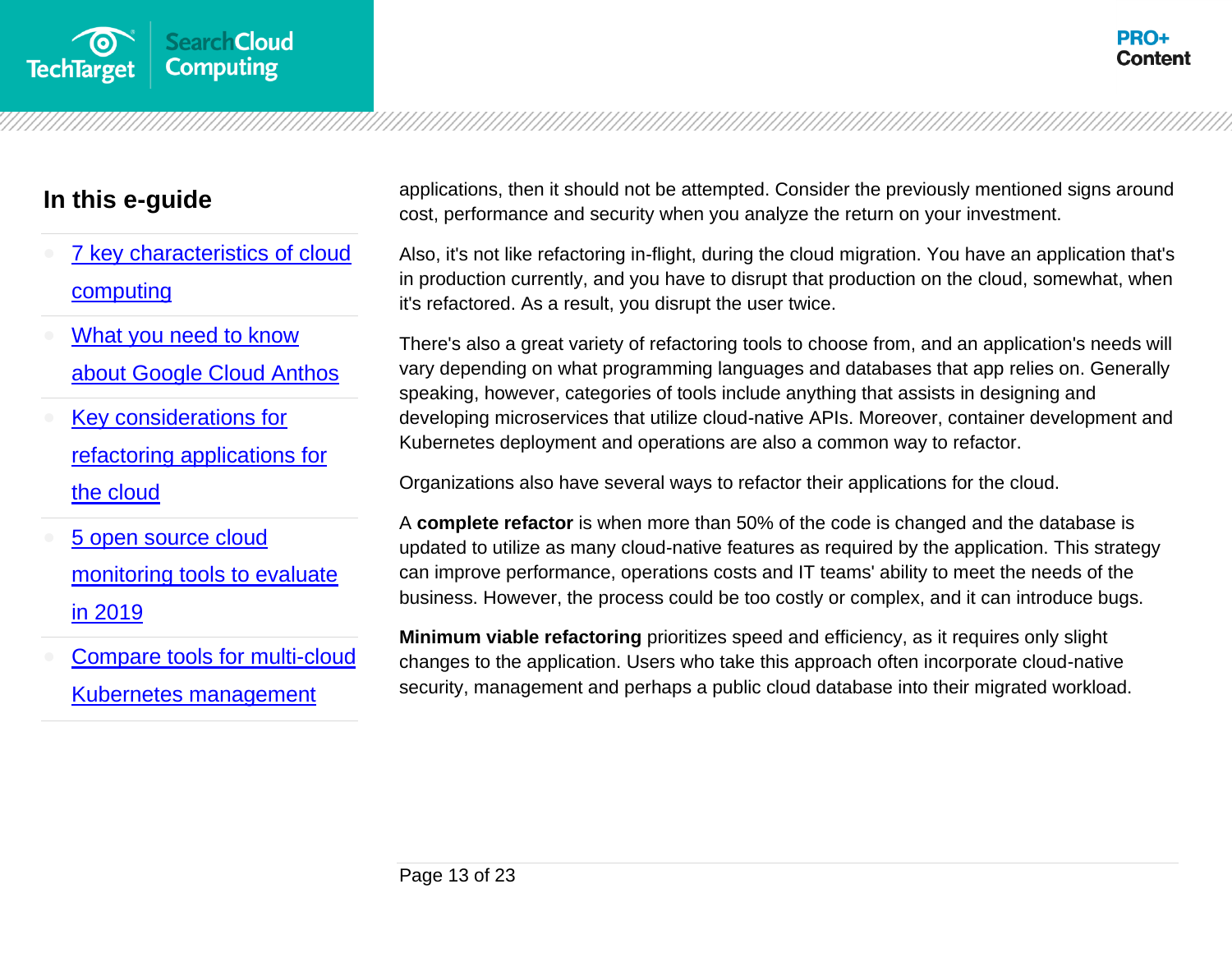

- [7 key characteristics of cloud](#page-2-0)  [computing](#page-2-0)
- What you need to know [about Google Cloud Anthos](#page-6-0)
- [Key considerations for](#page-11-0)  [refactoring applications for](#page-11-0)  [the cloud](#page-11-0)
- [5 open source cloud](#page-16-0)  [monitoring tools to evaluate](#page-16-0)  [in 2019](#page-16-0)
- [Compare tools for multi-cloud](#page-20-0)  [Kubernetes management](#page-20-0)

This approach doesn't offer as many cloud-native benefits as a complete refactor, but it may have some legs. For example, Philip Potloff, head of enterprise strategy at AWS, has a two-week rule for refactoring applications. This technique, he suggested, gives cloud migration teams enough time to refactor what is determined to be the "most problematic compatibility issues with the cloud."

**Generally speaking, most applications and data sets that can move to a public cloud require at least some refactoring.**

#### **Containerization refactoring** is done when

applications are moved into containers with minimal modifications. The applications exist within the containers, which enables users to incorporate cloud-native features and improve portability. Enterprises have found this option is more work than expected because of the learning curve that comes with adapting to these new tools. With that said, costs and refactoring times continue to go down due to the popularity of containers and their growing ecosystems.

A **serverless application refactor** has similar issues as containerization in that it changes the development and operations platform, which requires learning new tools and skills. Some modifications are required to make the application work effectively and take advantage of serverless systems on the public cloud. For example, serverless platforms support most languages, but they don't support everything; the same goes for databases.

Unlike containers, serverless platforms don't provide portability, so lock-in is a major downside to this approach.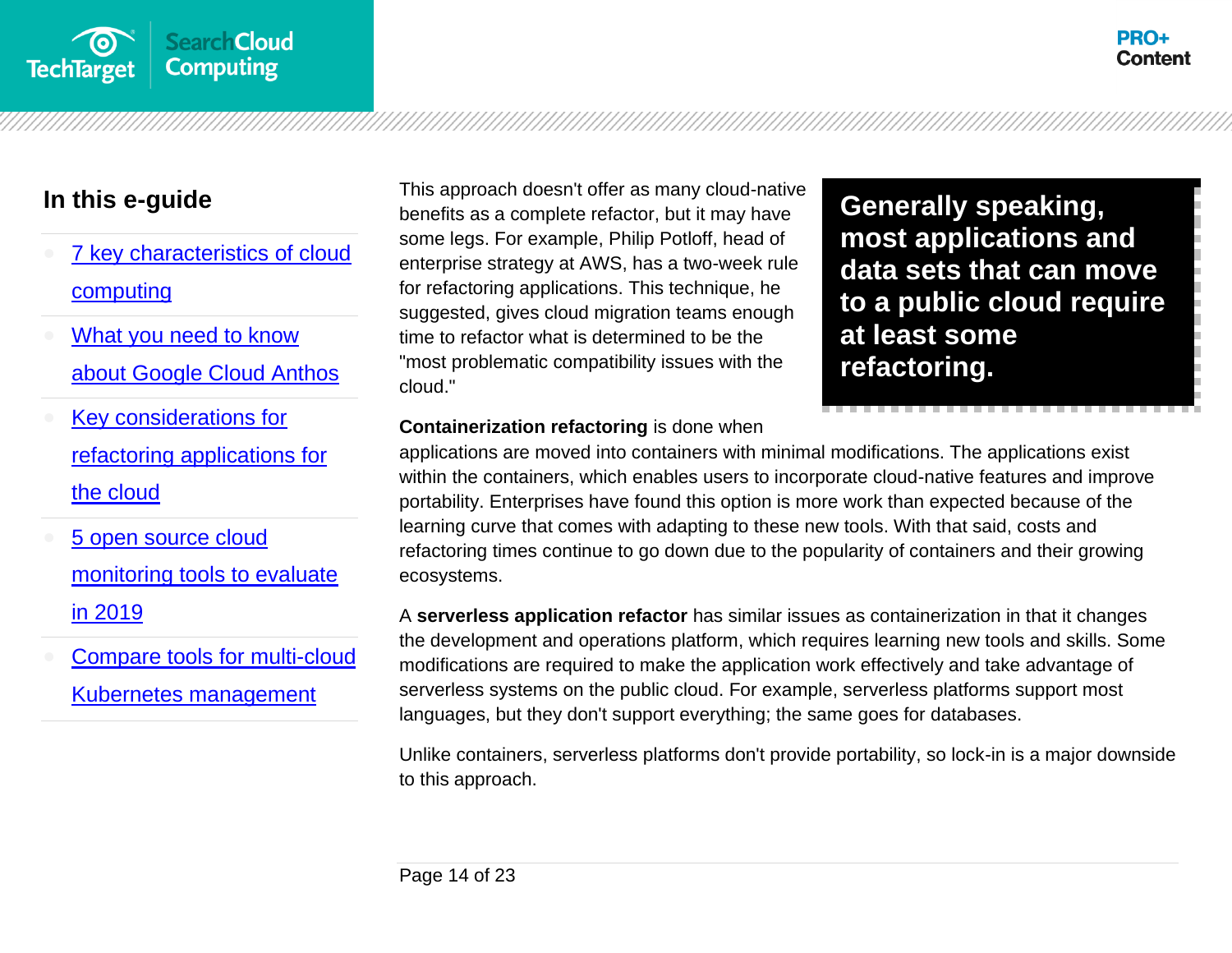



- [7 key characteristics of cloud](#page-2-0)  [computing](#page-2-0)
- What you need to know [about Google Cloud Anthos](#page-6-0)
- [Key considerations for](#page-11-0)  [refactoring applications for](#page-11-0)  [the cloud](#page-11-0)
- 5 open source cloud [monitoring tools to evaluate](#page-16-0)  [in 2019](#page-16-0)
- [Compare tools for multi-cloud](#page-20-0)  [Kubernetes management](#page-20-0)

### **Where to go from here?**

Enterprises should bear in mind that, generally speaking, most applications and data sets that can move to a public cloud require at least some refactoring. However, this should not involve major surgery that lasts for months, because most of those efforts won't be economically viable.

Users should at least do minimum viable refactoring for most of the cloud-hosted application. Potloff's two-week target may be too aggressive for many IT teams, but there should at least be some hard-and-fast deadlines in place. A targeted timeline will keep teams out of trouble and ensure that most of the refactoring work will have a quicker return on their investment.

### **Next Article**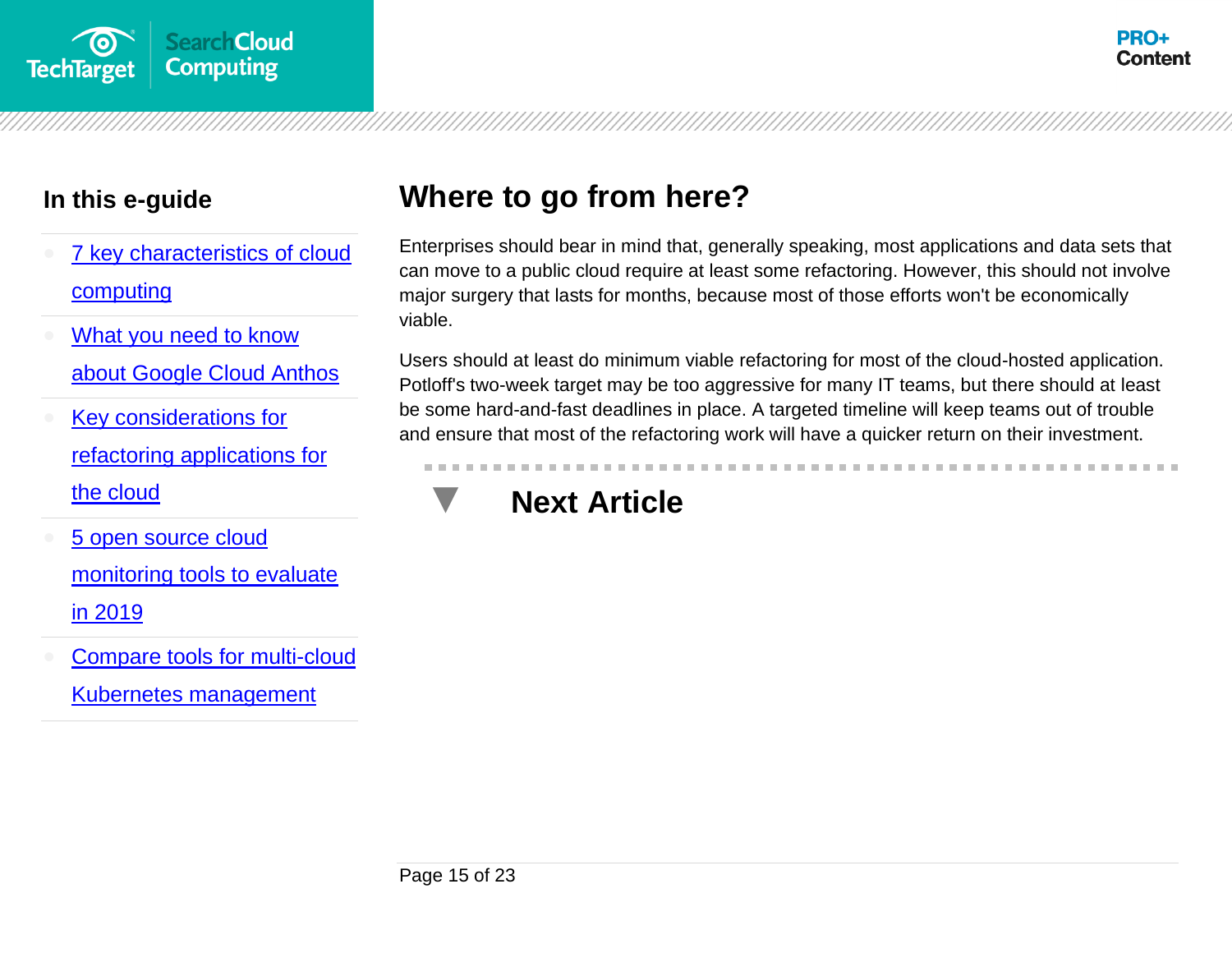



- [7 key characteristics of cloud](#page-2-0)  [computing](#page-2-0)
- What you need to know [about Google Cloud Anthos](#page-6-0)
- [Key considerations for](#page-11-0)  [refactoring applications for](#page-11-0)  [the cloud](#page-11-0)
- [5 open source cloud](#page-16-0)  [monitoring tools to evaluate](#page-16-0)  [in 2019](#page-16-0)
- [Compare tools for multi-cloud](#page-20-0)  [Kubernetes management](#page-20-0)

# <span id="page-16-0"></span>**5 open source cloud monitoring tools to evaluate in 2019**

*Chris Tozzi, Analyst*

The open source software ecosystem has grown bigger and better over the last decade, and cloud monitoring tools are no exception. In 2019, enterprises will have a wide range of options for open source tools to monitor cloud apps.

That's good news for developers and admins, since the native monitoring tools available on public cloud platforms, such as AWS and Azure, aren't always enough to properly monitor and manage cloud apps -- particularly those in multi-cloud or private cloud environments.

Ranging from some lesser-known options to those many developers already know and use, here's a look at five open source cloud monitoring tools to consider in 2019.

#### **Riemann**

Riemann provides a single, straightforward tool to monitor distributed applications and infrastructure. The open source software enables developers to define various types of events to monitor, as well as *streams* that generate alerts when a particular type of event occurs. Developers can configure streams to send email notifications or alerts via Slack about events.

Riemann builds an index of all of the services it monitors and provides a dashboard to visualize that data. Developers can also set up Riemann to feed data to a third-party open source data visualization tool, such as Grafana.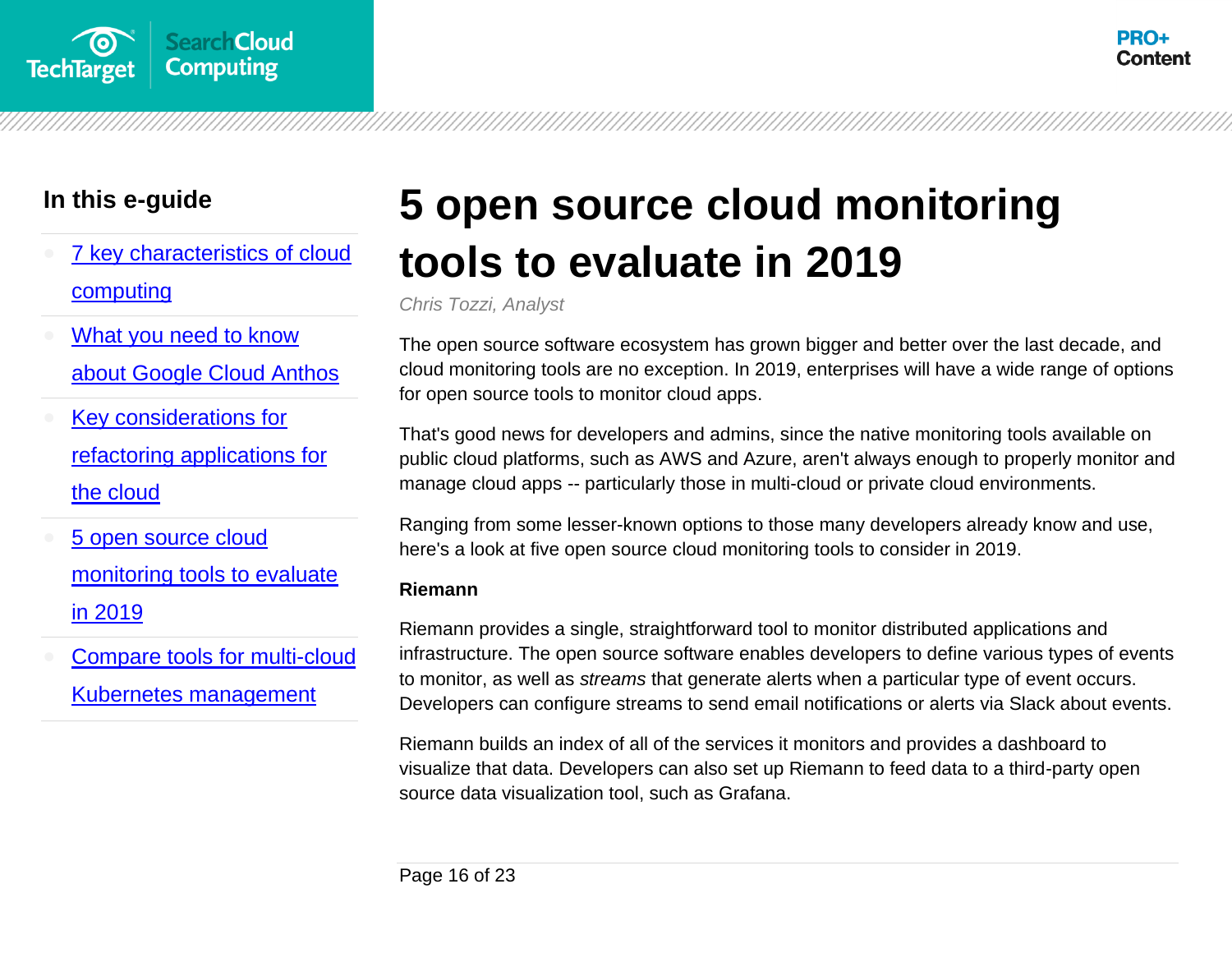

- [7 key characteristics of cloud](#page-2-0)  [computing](#page-2-0)
- What you need to know [about Google Cloud Anthos](#page-6-0)
- [Key considerations for](#page-11-0)  [refactoring applications for](#page-11-0)  [the cloud](#page-11-0)
- [5 open source cloud](#page-16-0)  [monitoring tools to evaluate](#page-16-0)  [in 2019](#page-16-0)
- [Compare tools for multi-cloud](#page-20-0)  [Kubernetes management](#page-20-0)

For some developers, Riemann's native feature set might seem somewhat limited. For example, there's not a lot of room for customization within the dashboard. However, Riemann can integrate with a range of external tools that are more customizable.

#### **cAdvisor**

Another open source monitoring tool that's lesser-known, but worth a look, is cAdvisor. Short for Container Advisor, it was one of the open source monitoring tools purpose-built for containerized applications. While it won't monitor other types cloud apps, cAdvisor runs as a container itself, so users just need to spin up a new container to deploy it.

CAdvisor provides a browser-based graphical interface for data visualization, and developers can configure the tool via a command line. Compared to some commercial cloud monitoring tools, cAdvisor features might seem relatively basic; however, as one the only open source monitoring tools built specifically for containers, it's worth a look for teams that use Docker to host apps in the cloud.

#### **Elasticsearch**

Some enterprises will already be familiar with Elasticsearch, an open source tool to search through large volumes data.

While Elasticsearch isn't always put in the family open source cloud monitoring tools, its search capabilities can come in handy for that use. Teams will need to integrate the tool with others, such as Kibana and Logstash, to collect and visualize the monitoring data that Elasticsearch will process. Still, as part a larger stack, Elasticsearch can provide powerful search functionality to help admins and developers better understand their cloud monitoring data. It's also designed for massive scalability, so teams can use it to monitor a handful, or thousands, application instances without having to change tool sets.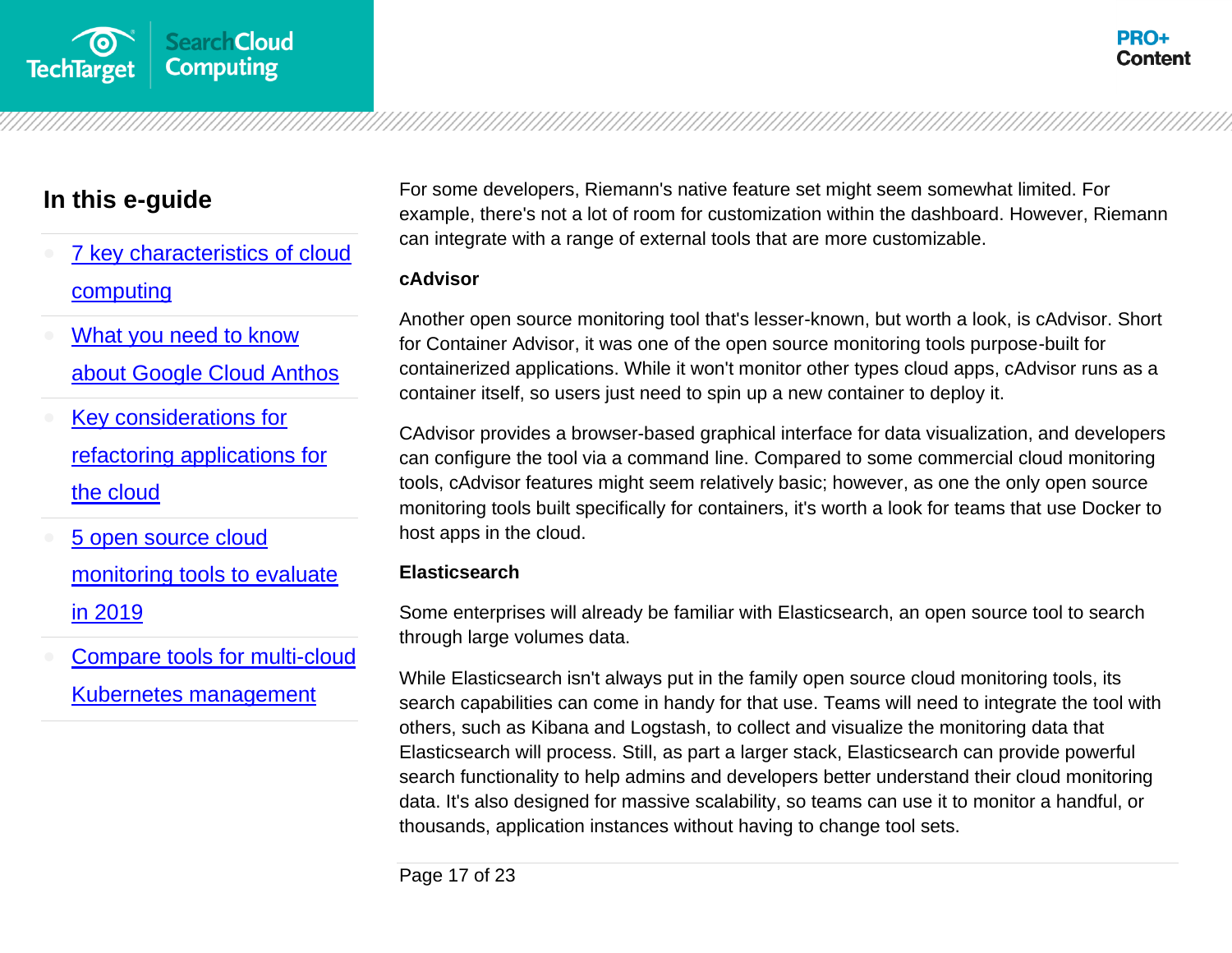

- [7 key characteristics of cloud](#page-2-0)  [computing](#page-2-0)
- What you need to know [about Google Cloud Anthos](#page-6-0)
- [Key considerations for](#page-11-0)  [refactoring applications for](#page-11-0)  [the cloud](#page-11-0)
- [5 open source cloud](#page-16-0)  [monitoring tools to evaluate](#page-16-0)  [in 2019](#page-16-0)
- [Compare tools for multi-cloud](#page-20-0)  [Kubernetes management](#page-20-0)

When used alongside other monitoring tools, Elasticsearch is essentially an open source alternative to Splunk. That's not to say Elasticsearch can be a full replacement for Splunk, but in some cases, it is a viable and less costly alternative.

#### **Graphite**

Graphite is a popular open source tool -- set to remain so in 2019 -- to help monitor cloud apps and infrastructure.

The scope Graphite is fairly narrow; it enables users to take time series data and visualize it. It doesn't collect data or store it persistently, but enterprises can integrate Graphite with a variety other tools, including Riemann, to perform some these tasks. Because this, Graphite isn't an all-in-one cloud app monitoring tool. Still, it serves as a straightforward and highly extensible visualization tool for monitoring data.

#### **Prometheus**

For many admins and developers, Prometheus is one the more familiar open source cloud monitoring tools.

Prometheus is feature-rich and offers a range of customization options. It integrates with thirdparty visualization tools, including Grafana, and also provides a native visualization engine. It offers an API to send data to external tools, and users can prepare monitoring data for interpretation using a special query language called PromQL.

While Prometheus is one of the most robust open source cloud monitoring tools available today, there are certain things it does not do. For example, it's not a log management tool, it doesn't provide automated anomaly detection and its native visualizations are relatively basic -- though, again, integration with other tools can extend users' visualization options.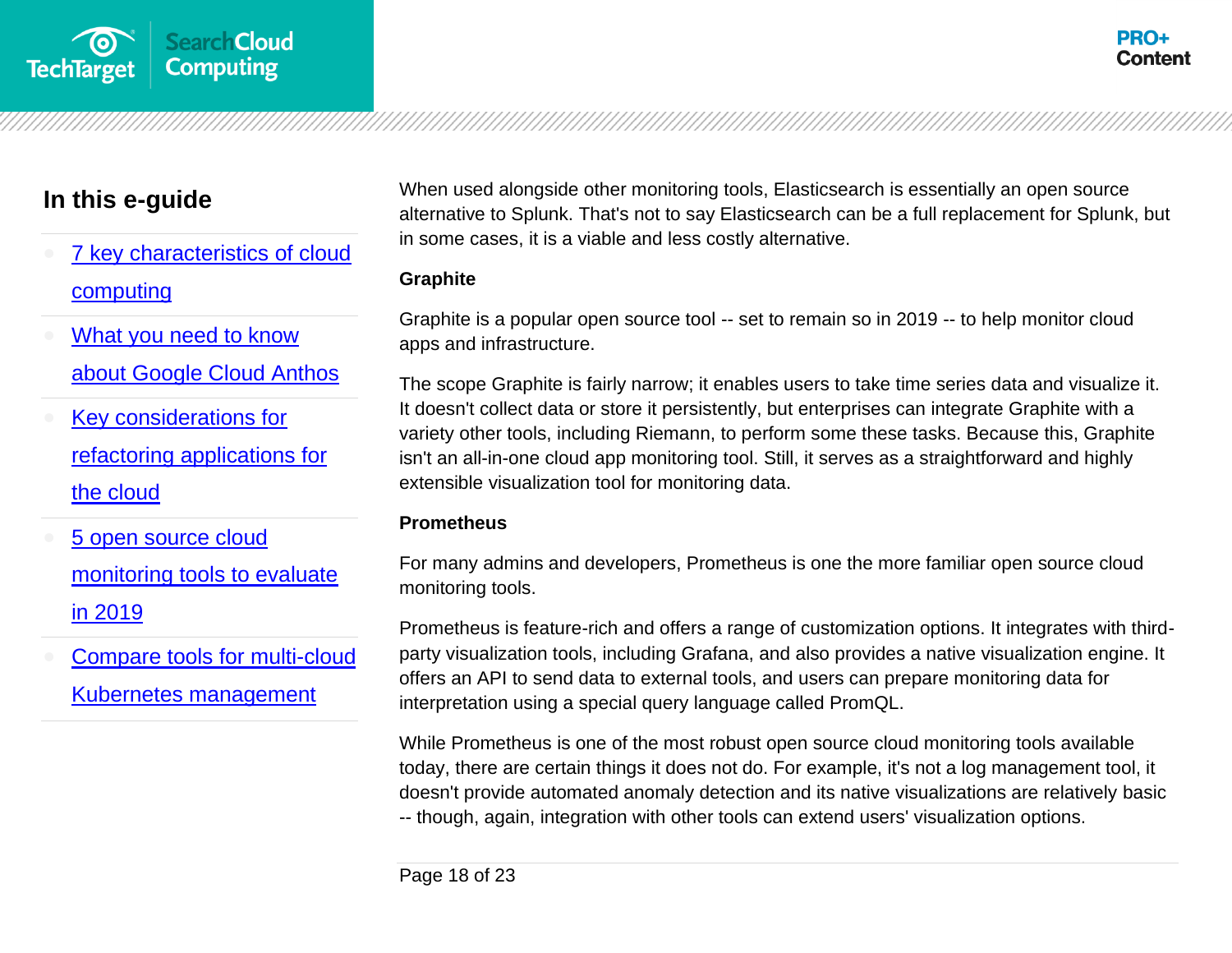

- 7 key characteristics of cloud **[computing](#page-2-0)**
- [What you need to know](#page-6-0)  [about Google Cloud Anthos](#page-6-0)
- **Key considerations for** [refactoring applications for](#page-11-0)  [the cloud](#page-11-0)
- 5 open source cloud [monitoring tools to evaluate](#page-16-0)  [in 2019](#page-16-0)
- [Compare tools for multi-cloud](#page-20-0)  [Kubernetes management](#page-20-0)

### **Next Article**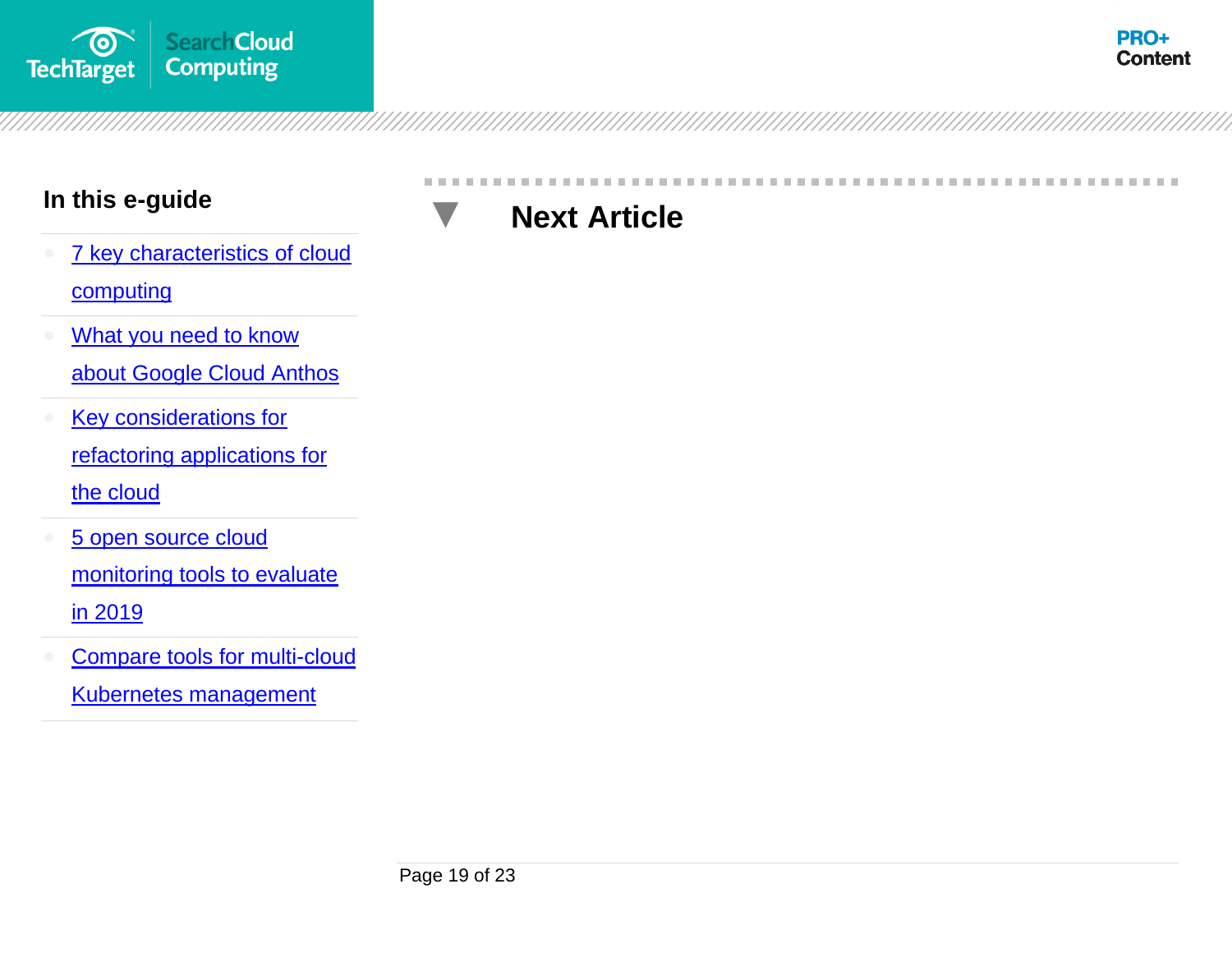



- [7 key characteristics of cloud](#page-2-0)  [computing](#page-2-0)
- What you need to know [about Google Cloud Anthos](#page-6-0)
- [Key considerations for](#page-11-0)  [refactoring applications for](#page-11-0)  [the cloud](#page-11-0)
- [5 open source cloud](#page-16-0)  [monitoring tools to evaluate](#page-16-0)  [in 2019](#page-16-0)
- [Compare tools for multi-cloud](#page-20-0)  [Kubernetes management](#page-20-0)

# <span id="page-20-0"></span>**Compare tools for multi-cloud Kubernetes management**

*Tom Nolle, President*

Kubernetes continues to evolve in many directions, which can make it difficult to understand its relationship with other IT trends -- especially multi-cloud.

Users can create a Kubernetes cluster and deploy containers inside VMs on any public cloud or on premises, but they still need to manage scaling and resiliency within those environments. Cloud providers offer managed services to address these problems, but those tools aren't built for a multi-cloud Kubernetes architecture.

Cloud providers' managed Kubernetes services handle resource deployment and management, including load balancing and network connections. But organizations need a Kubernetes framework that can cross those lifecycle management "islands" if applications run across cloud boundaries.

### **Popular tools for multi-cloud Kubernetes deployments**

Users who want to deploy a multi-cloud Kubernetes strategy do have options. Here are some of the tools available to make container architectures work across multiple platforms:

Page 20 of 23 **NetApp Kubernetes Service** -- formerly StackPointCloud -- is a well-known and mature service that provides a common administration console for multiple Kubernetes deployments. Each cloud represents a separate cluster, and you can spin up a cluster in any of the popular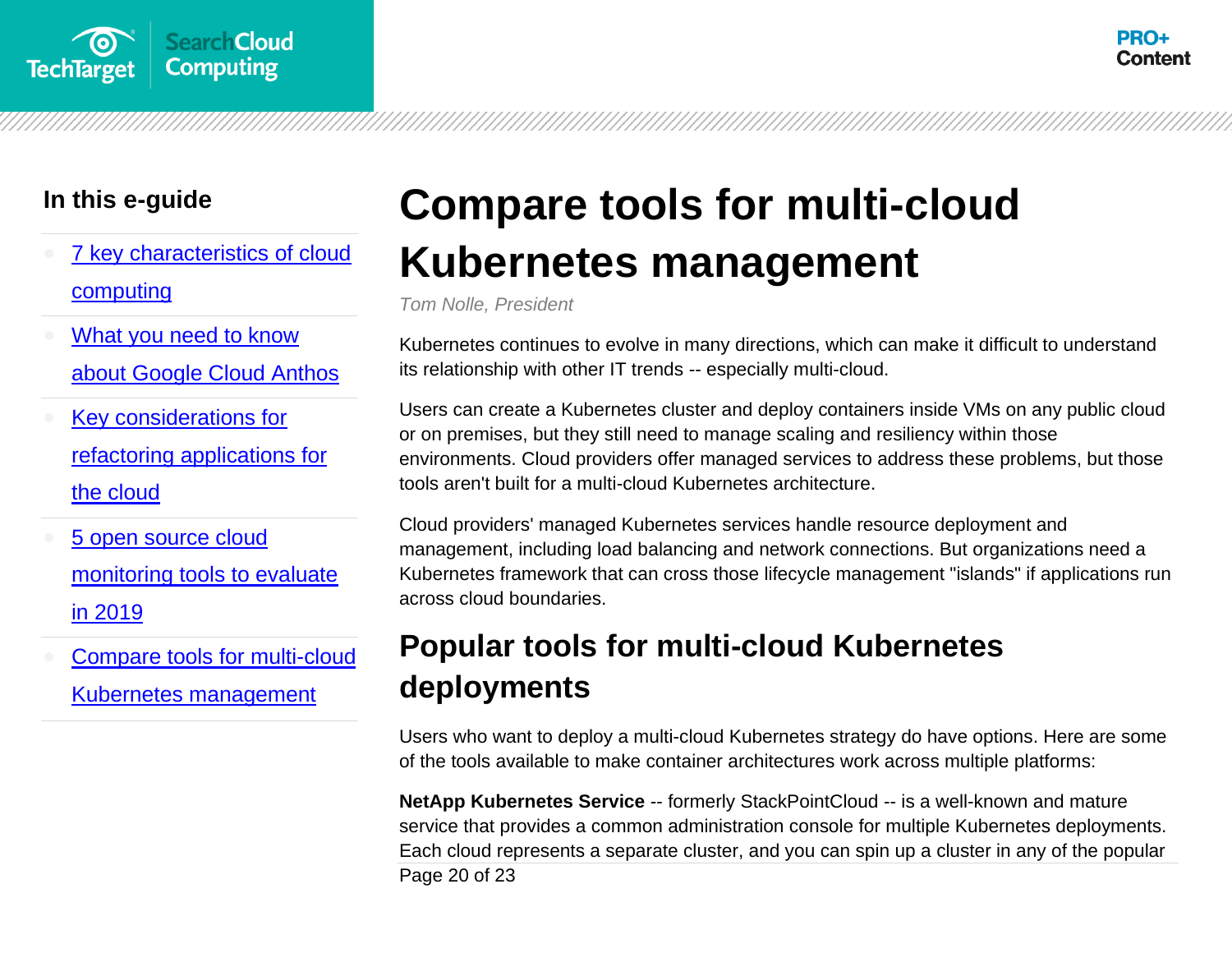

- [7 key characteristics of cloud](#page-2-0)  [computing](#page-2-0)
- What you need to know [about Google Cloud Anthos](#page-6-0)
- [Key considerations for](#page-11-0)  [refactoring applications for](#page-11-0)  [the cloud](#page-11-0)
- [5 open source cloud](#page-16-0)  [monitoring tools to evaluate](#page-16-0)  [in 2019](#page-16-0)
- [Compare tools for multi-cloud](#page-20-0)  [Kubernetes management](#page-20-0)

public clouds. However, it doesn't support on-premises Kubernetes. If a multi-cloud deployment includes a private data center, the cloud and data center workloads need to remain separate.

**Cloudify** offers a higher-level, model-driven orchestration tool that's open source and can deploy Kubernetes on multiple clouds, as well as on bare metal or inside VMs. Cloudify doesn't augment Kubernetes; instead, it treats Kubernetes and any cloud provider's Kubernetes service as a class of resource. This makes Cloudify a good tool to harmonize different hosting approaches, and not just different cloud providers. Still, some users won't like the additional layer of abstraction.

**Terraform** is an infrastructure as code (IaC) tool that provides a common hosting framework. It creates a single virtual pool of hosting resources for Kubernetes on any number of public clouds or private data centers. However, the advanced features in cloud providers' managed Kubernetes services don't translate to Terraform, which can limit what you can do on a given platform.

**Rancher** is a Kubernetes-centric framework that works with bare metal, VMs, on premises and on multiple public clouds. Rancher creates a three-level architecture, with application workload management at the top and unified cluster management in the middle. The bottom layer consists of the various public cloud Kubernetes engines and Rancher's own Kubernetes engine for private infrastructure. Users can opt for cloud providers' managed Kubernetes offerings or handle management on their own.

**Platform9 Managed Kubernetes** is a SaaS approach to hybrid and multi-cloud Kubernetes. It works on all the popular cloud platforms, as well as on an enterprise's own servers. It's a "bring-your-own-infrastructure" approach that handles all hosting resources through a central management console and adapts to virtually any hosting environment. Platform9 deploys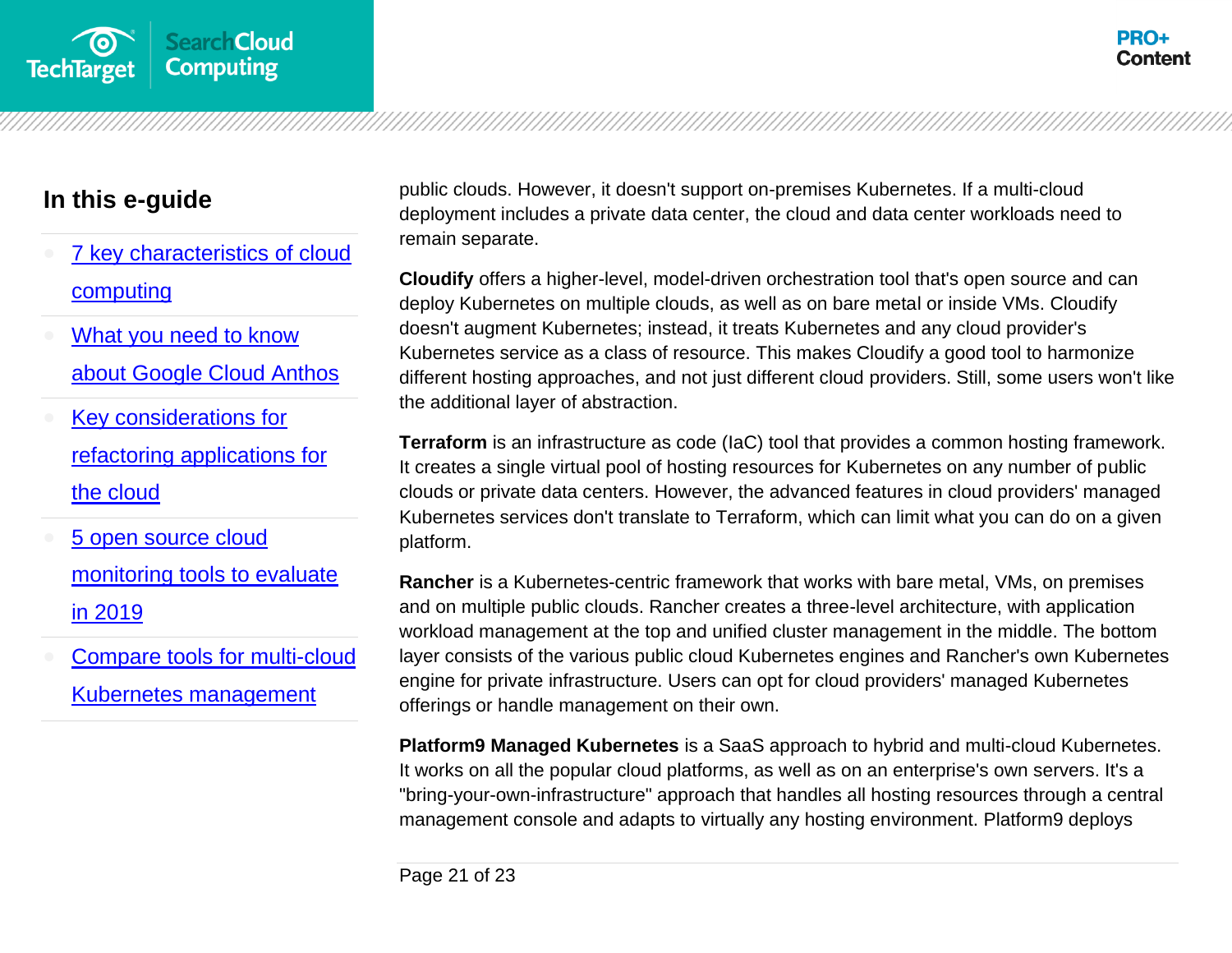



- [7 key characteristics of cloud](#page-2-0)  [computing](#page-2-0)
- What you need to know [about Google Cloud Anthos](#page-6-0)
- [Key considerations for](#page-11-0)  [refactoring applications for](#page-11-0)  [the cloud](#page-11-0)
- [5 open source cloud](#page-16-0)  [monitoring tools to evaluate](#page-16-0)  [in 2019](#page-16-0)
- [Compare tools for multi-cloud](#page-20-0)  [Kubernetes management](#page-20-0)

VMs, containers and even serverless, so it's very flexible. Many observers see Platform9 as a competitor to Rancher.

**Red Hat OpenShift** with Tectonic combines a Kubernetes-centric vision of abstract infrastructure with resource pools that can span public cloud and on-premises hosting. OpenShift takes an on-premises-centric view of multi-cloud and hybrid cloud, rather than a SaaS model, because it's based on tools an IT pro would be accustomed to inside their own data center. The OpenShift-Tectonic combination is new, so check the progress of the integration and the feature enhancement plans regularly when you consider your options.

**Juke,** from HTBase, which is now owned by Juniper Networks, extends both the control and data planes of a Kubernetes deployment, so it provides the network layer needed to create a uniform deployment framework across clouds and data centers. Juke has strong support for multi-tenancy, which makes it an attractive option for cloud providers and a good choice for users who need significant application isolation for governance or security.

### **Cloud's influence on Kubernetes**

Cloud-based managed Kubernetes continues to shape the trajectory of Kubernetes as a whole. This can be seen through the various add-ons that can accommodate multi- and hybrid-cloud deployments, including Kubernetes plugins from vendors such as Red Hat, and the emergence of Isto as a service mesh.

Moreover, organizations are now forced to think of Kubernetes orchestration as the management of various installations, as opposed to the management of different Kubernetes clusters. In that context, the various clouds become those installations and act as extensions of your resources. A hierarchical model of Kubernetes is emerging, with lower and higher layers that work together and span all kinds of infrastructure.